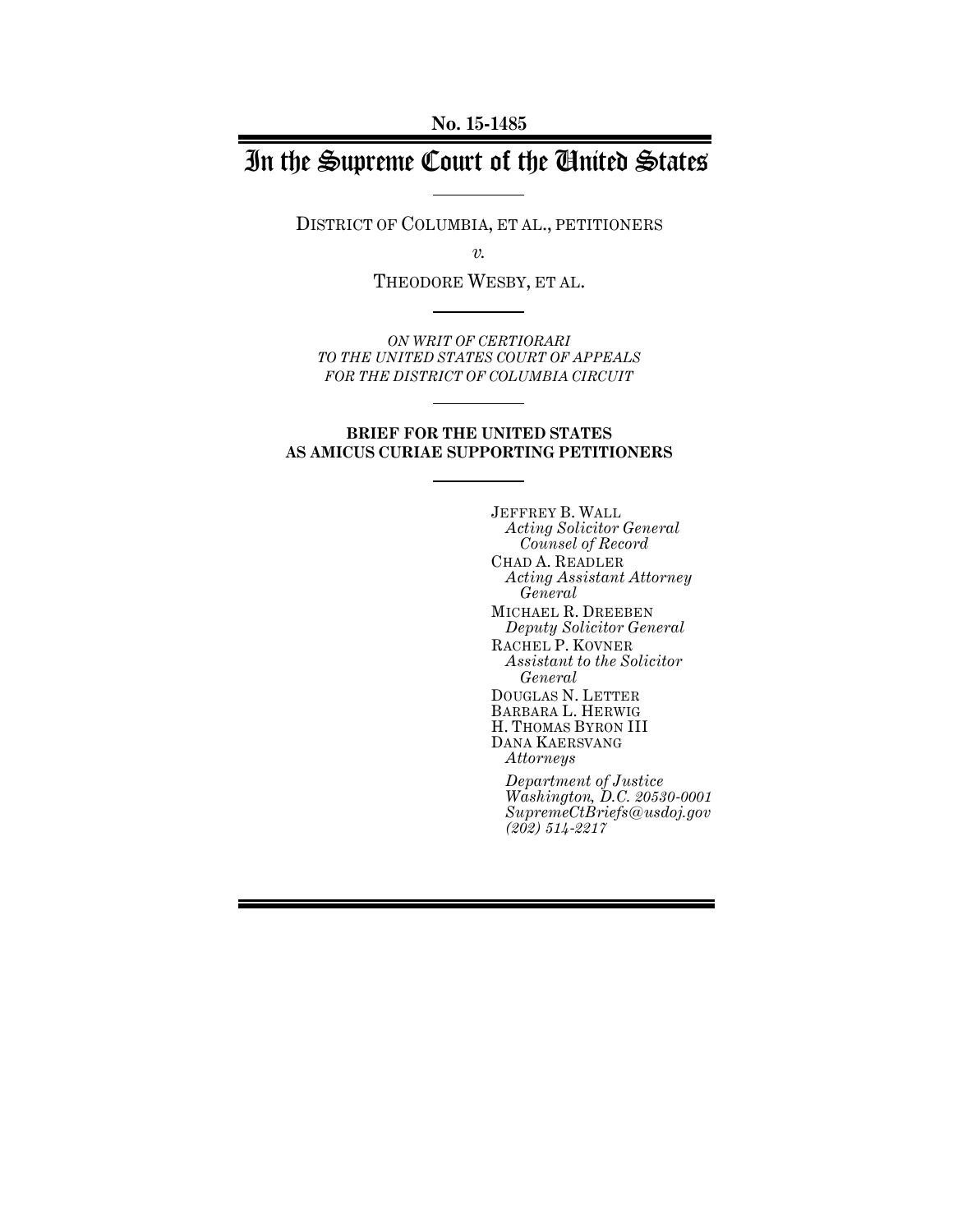## **QUESTIONS PRESENTED**

Police officers found late-night partygoers inside a vacant home belonging to someone else. After giving conflicting explanations of their presence, some partygoers claimed that a person known as "Peaches," who was not at the party, had invited them. The lawful owner told officers that he had not authorized entry by anyone. The officers arrested the partygoers for unlawful entry in violation of D.C. Code § 22-3302 (Supp. 2008). The questions presented are:

1. Whether police officers had probable cause to arrest respondents for unlawful entry.

2. Whether, even if the officers lacked probable cause to arrest, they were entitled to qualified immunity.

(I)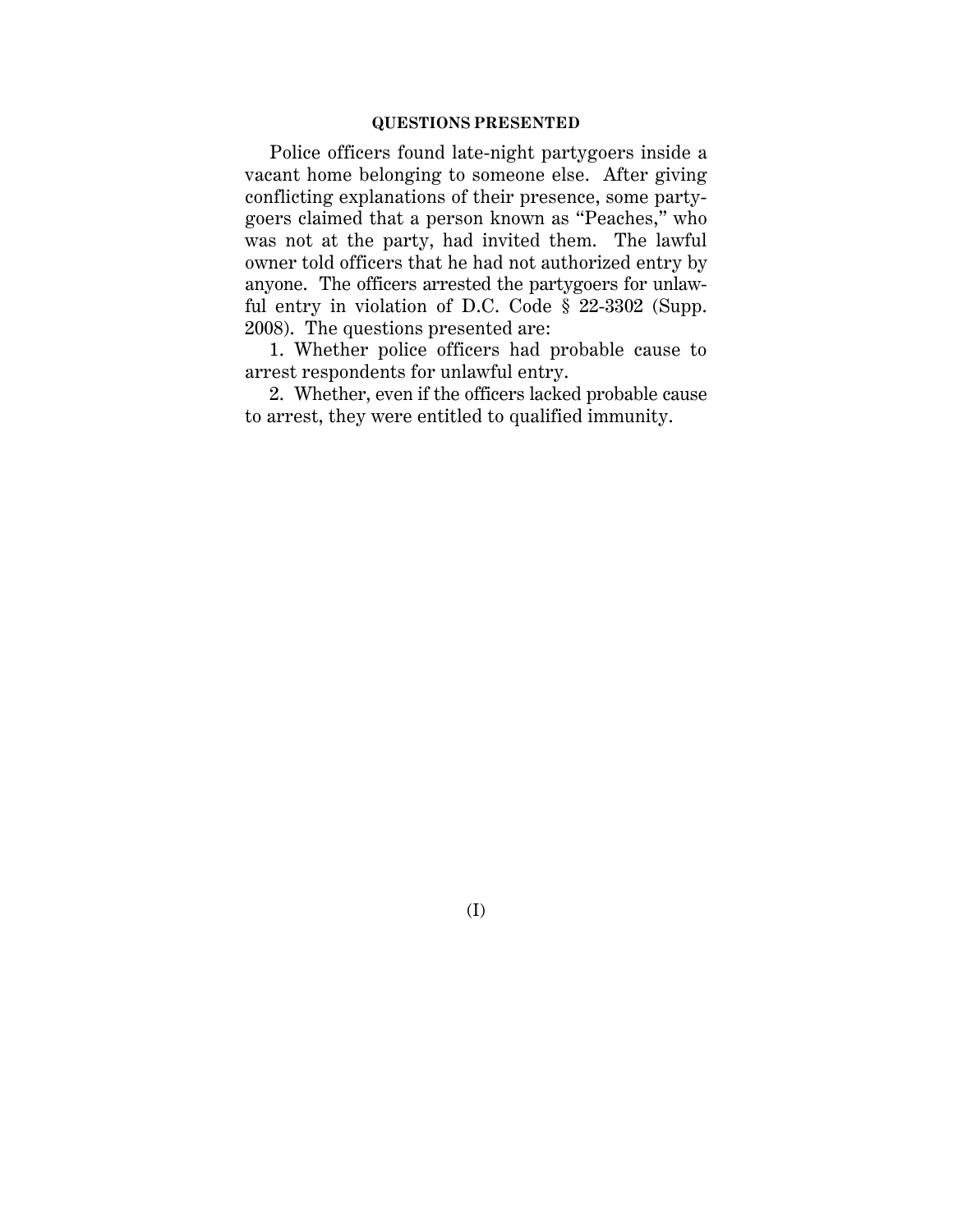# **TABLE OF CONTENTS**

Page

| Argument:                                            |  |
|------------------------------------------------------|--|
| A. Officers had probable cause to arrest respondents |  |
|                                                      |  |
| B. At a minimum, the officers were entitled to       |  |
|                                                      |  |
|                                                      |  |

# **TABLE OF AUTHORITIES**

# Cases:

| Anderson v. DeCristofalo, 494 F.2d 321                     |  |
|------------------------------------------------------------|--|
|                                                            |  |
| Artisst v. United States, 554 A.2d 327 (D.C. 1989)  27     |  |
| Ashcroft v. al-Kidd, 563 U.S. 731 (2011)  24, 29           |  |
| Beck v. Ohio, 379 U.S. 89 (1964) 11, 13, 25                |  |
| Bivens v. Six Unknown Named Agents of Fed.                 |  |
| Bureau of Narcotics, 403 U.S. 388 (1971)  2, 23            |  |
| Bodzin v. City of Dallas, 768 F.2d 722 (5th Cir. 1985)  28 |  |
| Borgman v. Kedley, 646 F.3d 518 (8th Cir. 2011)  29        |  |
|                                                            |  |
|                                                            |  |
| Carroll v. Carman, 135 S. Ct. 348 (2014)  23, 30           |  |
| Devenpeck v. Alford, 543 U.S. 146 (2004) 14                |  |
|                                                            |  |
|                                                            |  |
| Finigan v. Marshall, 574 F.3d 57 (2d Cir. 2009) 28         |  |
| Florida v. Harris, 133 S. Ct. 1050 (2013) 14, 19           |  |
|                                                            |  |

(III)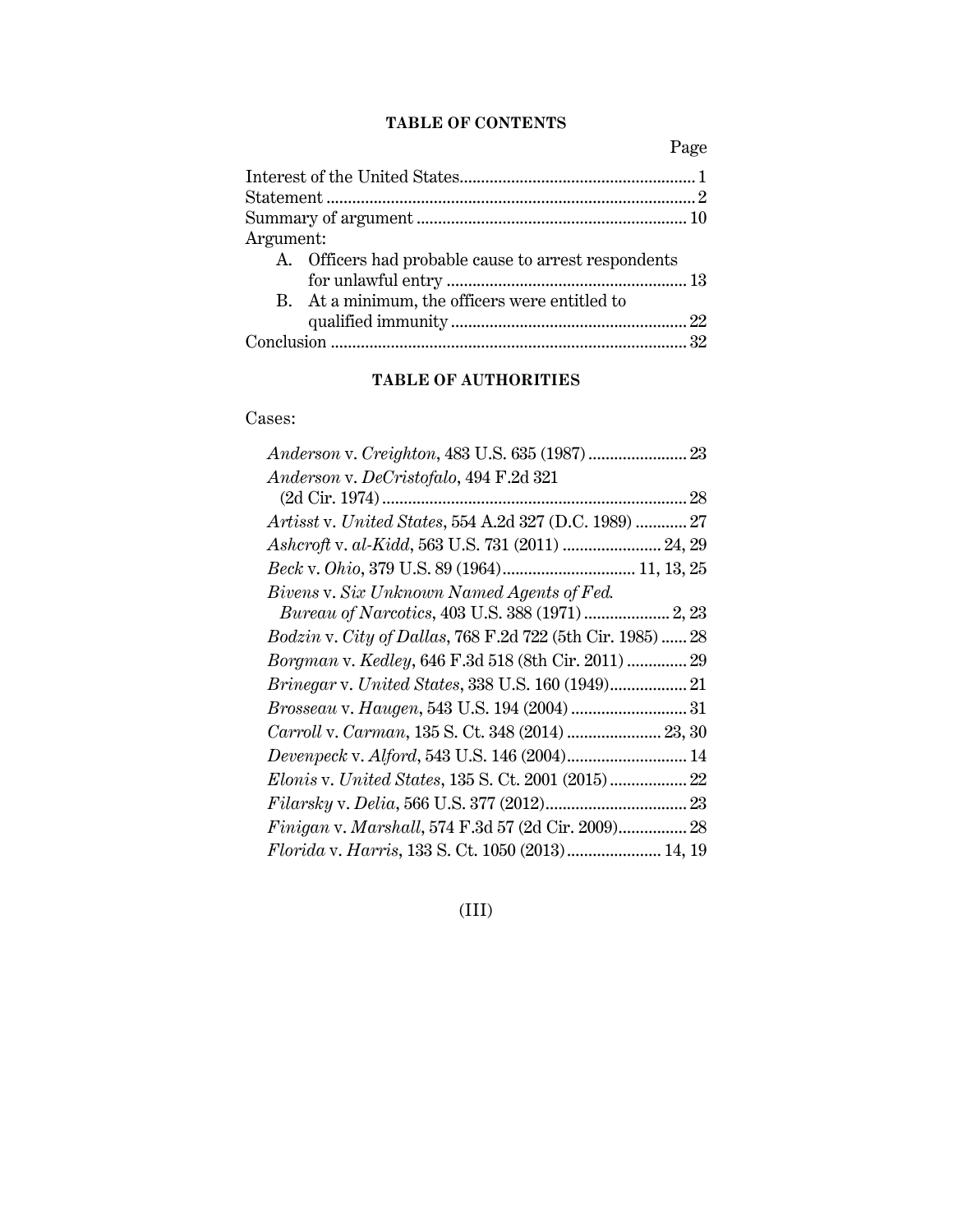| Cases-Continued:                                            | Page |
|-------------------------------------------------------------|------|
|                                                             |      |
|                                                             |      |
|                                                             |      |
| Hunter v. Bryant, 502 U.S. 224 (1991) 25, 30                |      |
| Hutton v. Strickland, 919 F.2d 1531 (11th Cir. 1990) 28     |      |
| Illinois v. Andreas, 463 U.S. 765 (1983) 14                 |      |
| Illinois v. Gates, 462 U.S. 213 (1983) 11, 13, 14, 21       |      |
| Illinois v. Wardlow, 528 U.S. 119 (2000) 17                 |      |
| Kaley v. United States, 134 S. Ct. 1090 (2014)  11, 13, 14  |      |
| McGloin v. United States, 232 A.2d 90 (D.C. 1967) 27        |      |
| Michigan v. DeFillippo, 443 U.S. 31 (1979)  13              |      |
| Mitchell v. Forsyth, 472 U.S. 511 (1985) 23, 32             |      |
| Mullenix v. Luna, 136 S. Ct. 305 (2015)  12, 23, 24, 30     |      |
| Ortberg v. United States, 81 A.3d 303 (D.C. 2013) 15        |      |
| Paff v. Kaltenbach, 204 F.3d 425 (3d Cir. 2000)  29         |      |
| Reeves v. Sanderson Plumbing Prods., Inc.,                  |      |
|                                                             |      |
| Reichle v. Howards, 566 U.S. 658 (2012) 24, 26              |      |
| Safford Unified Sch. Dist. #1 v. Redding,                   |      |
|                                                             |      |
| Sibron v. New York, 392 U.S. 40 (1968)  17, 31              |      |
|                                                             |      |
| Tillman v. Washington Metro. Area Transit Auth.,            |      |
| United States v. Arvizu, 534 U.S. 266 (2002) 14, 19, 20, 21 |      |
| United States v. Santos, 553 U.S. 507 (2008) 15             |      |
|                                                             |      |
| Wilson v. Layne, 526 U.S. 603 (1999) 23, 29                 |      |
| Wilson v. United States, 162 U.S. 613 (1896)  18            |      |
| Wright v. City of Philadelphia, 409 F.3d 595                |      |
|                                                             |      |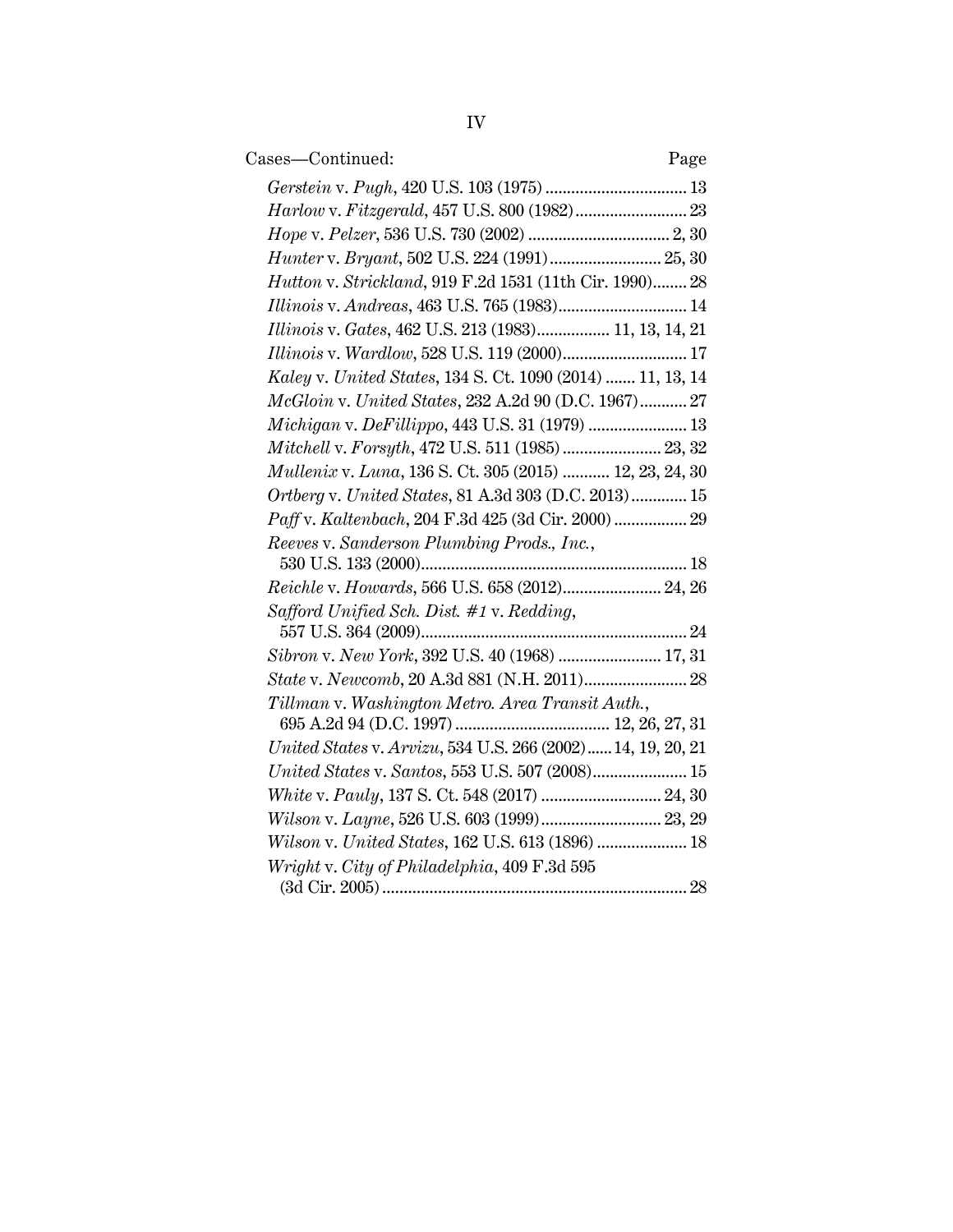| Case-Continued:                                          | Page |
|----------------------------------------------------------|------|
|                                                          |      |
| Constitution and statutes:                               |      |
|                                                          |      |
|                                                          |      |
|                                                          |      |
|                                                          |      |
| D.C. Code:                                               |      |
|                                                          |      |
|                                                          |      |
| Miscellaneous:                                           |      |
| Criminal Jury Instructions for the District of           |      |
|                                                          |      |
| 2 Wayne R. LaFave, Search and Seizure:                   |      |
| A Treatise on the Fourth Amendment                       |      |
|                                                          |      |
| 2A Charles Alan Wright & Peter J. Henning,               |      |
| <i>Federal Practice and Procedure</i> (4th ed. 2009)  15 |      |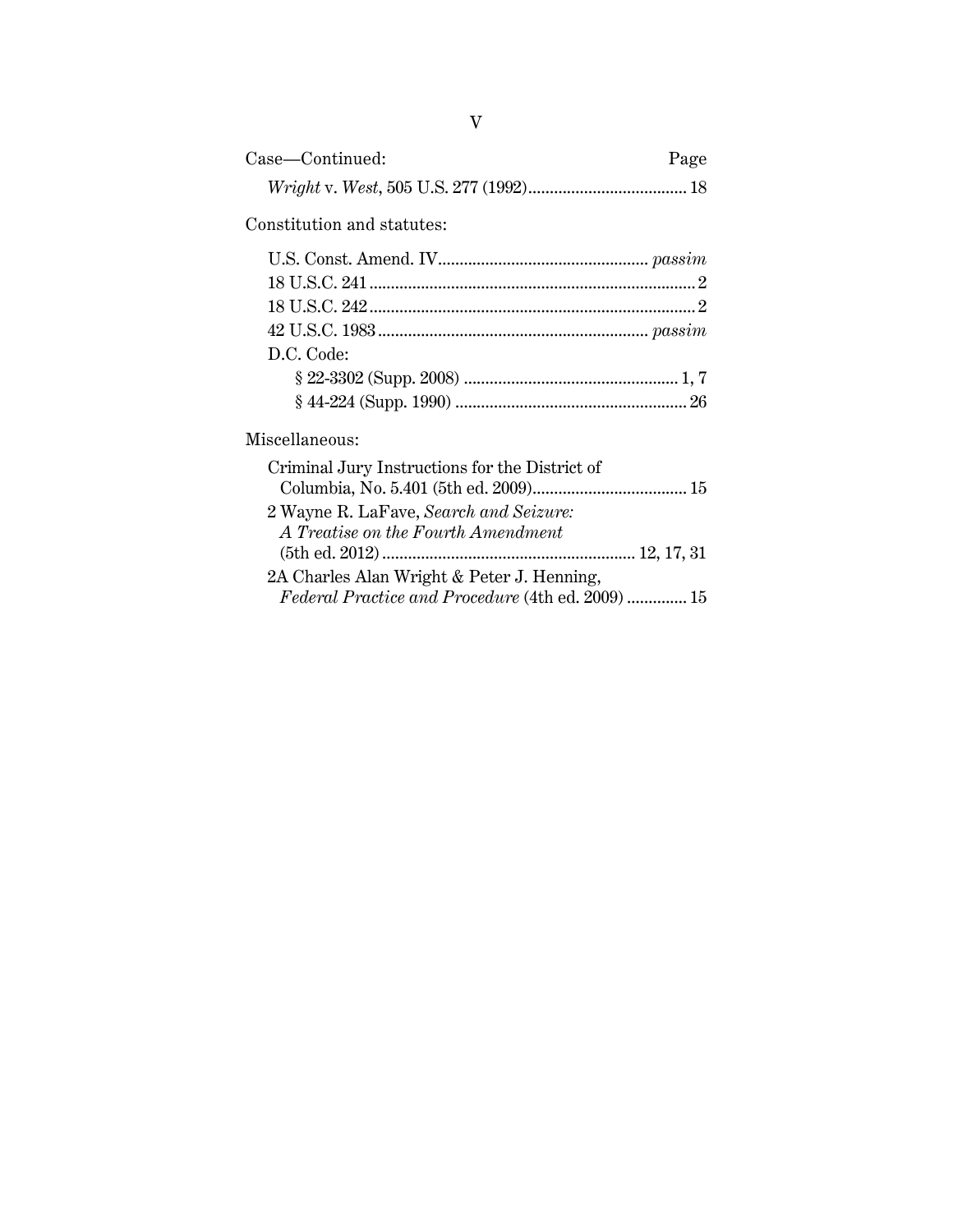# In the Supreme Court of the United States

No. 15-1485

DISTRICT OF COLUMBIA, ET AL., PETITIONERS

*v.*

THEODORE WESBY, ET AL.

*ON WRIT OF CERTIORARI TO THE UNITED STATES COURT OF APPEALS FOR THE DISTRICT OF COLUMBIA CIRCUIT*

### **BRIEF FOR THE UNITED STATES AS AMICUS CURIAE SUPPORTING PETITIONERS**

#### **INTEREST OF THE UNITED STATES**

This case presents the question whether police officers who found late-night partygoers at a nearvacant home without the homeowner's permission had probable cause to arrest the partygoers based on circumstantial evidence that they had engaged in unlawful entry, in violation of D.C. Code § 22-3302 (Supp. 2008). Federal officers arrest and prosecute defendants for violating statutes containing a variety of mental-state elements. Circumstantial evidence is routinely used to form probable cause to believe that a suspect has a particular mental state under those statutes. The United States therefore has a substantial interest in the probable-cause question in this case.

This case also presents the question whether, if officers lacked probable cause to arrest respondents for unlawful entry, the officers were entitled to qualified

(1)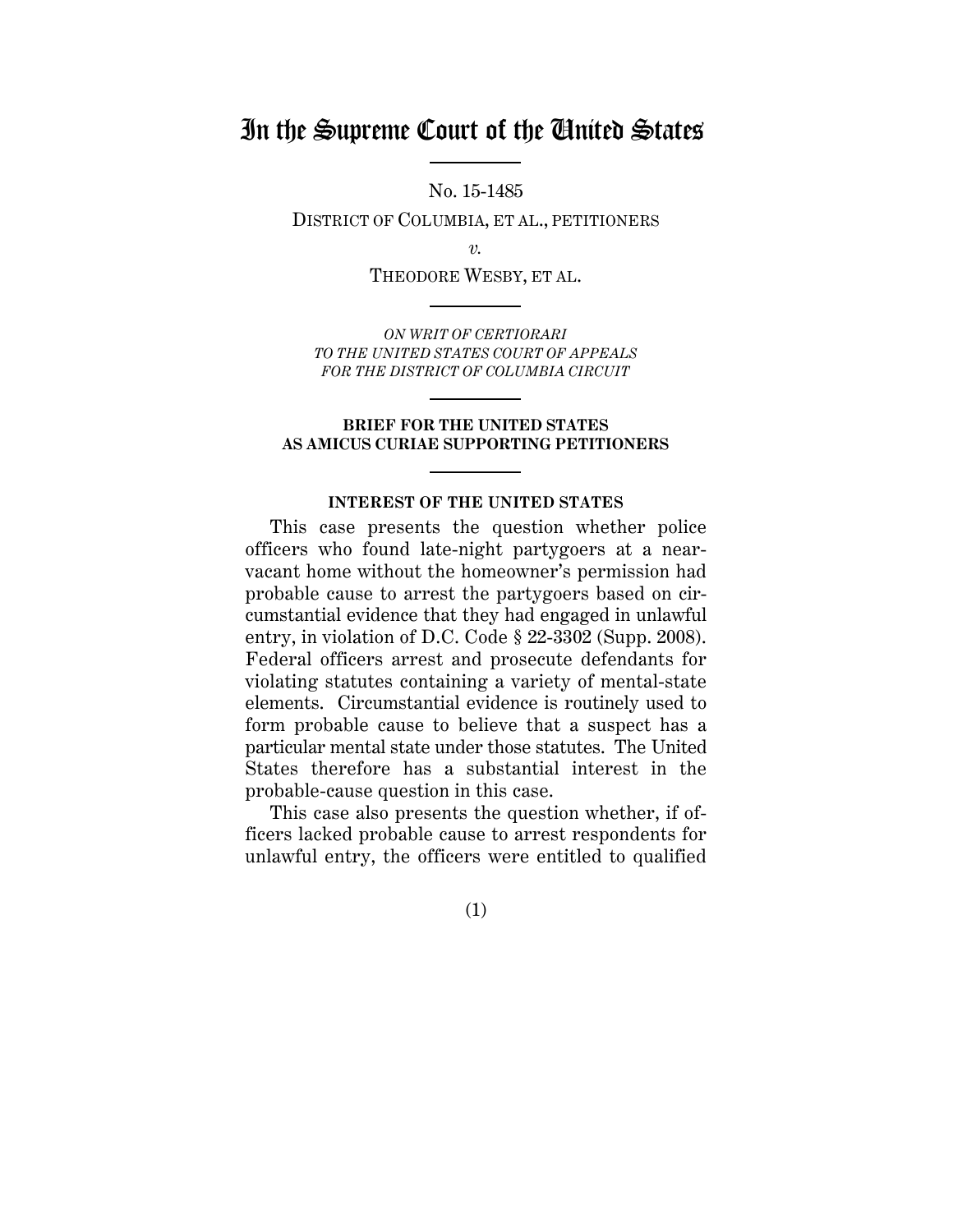immunity under 42 U.S.C. 1983. The principles of qualified immunity that apply in suits against state and local officials under Section 1983 also apply in suits against federal officers under *Bivens* v. *Six Unknown Named Agents of Federal Bureau of Narcotics*, 403 U.S. 388 (1971). In addition, the standard for determining whether a right is "clearly established" for purposes of qualified immunity in civil litigation governs whether a criminal defendant charged under 18 U.S.C. 241 or 242 had "fair warning" that he or she was violating a constitutional right. *Hope* v. *Pelzer*, 536 U.S. 730, 740 (2002). Because the United States has interests both in ensuring the effective deterrence of unconstitutional conduct and in protecting employees from unduly burdensome litigation, the United States has a substantial interest in the qualified-immunity question in this case.

## **STATEMENT**

1. At about 1 a.m. on March 16, 2008, the District of Columbia's Metropolitan Police Department received a complaint of "illegal activities" and loud music at a house on Anacostia Avenue in Northeast Washington, D.C. Pet. App. 4a, 47a n.3; see *id.* at 118a-119a (Kavanaugh, J., dissenting from the denial of rehearing en banc); see also J.A. 94, 98-99, 189. The caller, a former commissioner of the Advisory Neighborhood Commission, told police that the house in question had been "vacant for several months." Pet. App. 61a (citation omitted); see J.A. 94, 131. From speaking with neighbors, officers understood that partying at the house was "an ongoing problem." J.A. 131; see J.A. 94; Pet. App. 55a.

Uniformed officers responded to the house and heard loud music playing inside. Pet. App. 4a. The officers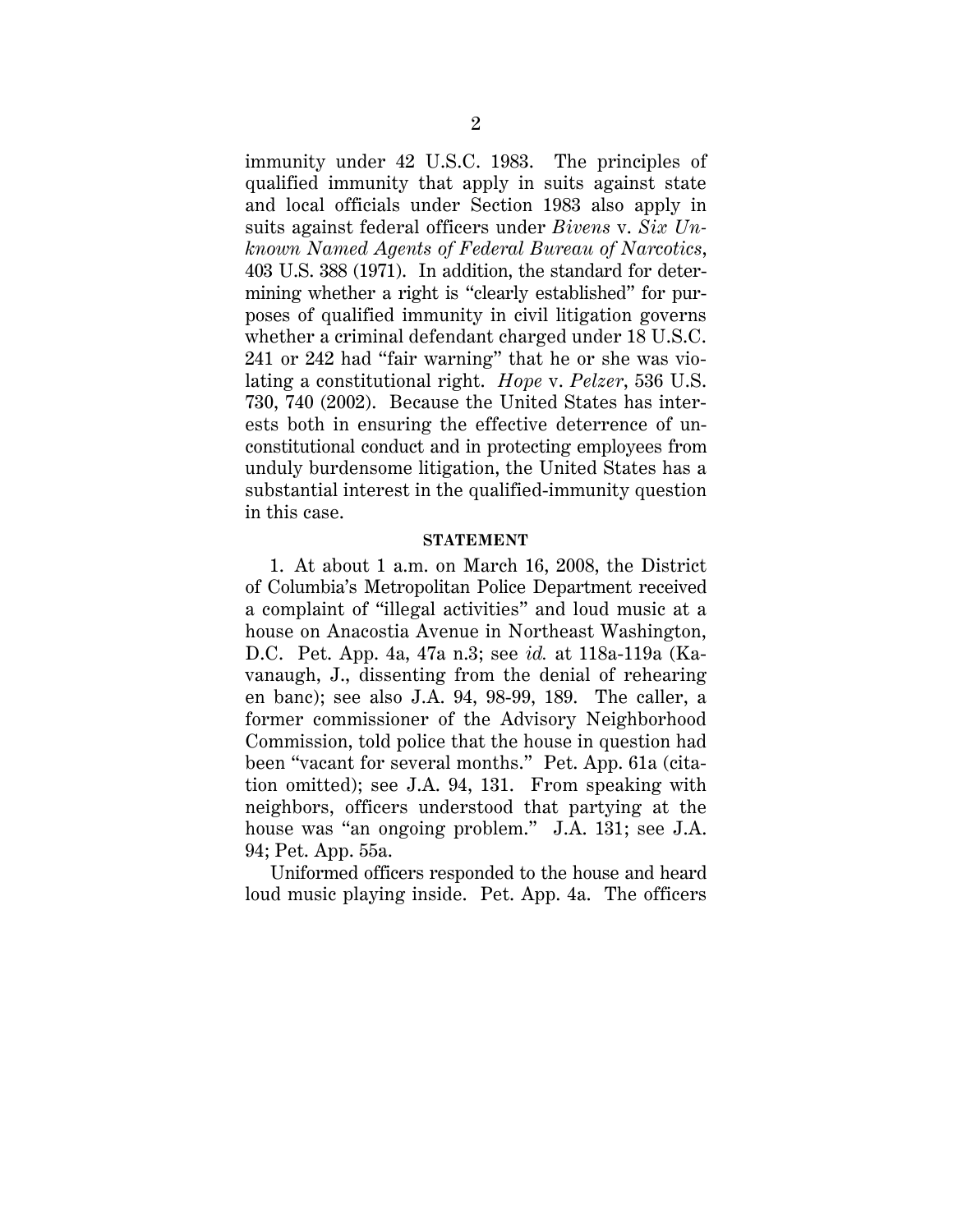knocked on the door and saw a man look out the window and then run upstairs. J.A. 112. They entered the home, whose door was ajar, and smelled "[a] strong odor of [m]arijuana." *Ibid.*; see Pet. App. 119a (Kavanaugh, J., dissenting from the denial of rehearing en banc); see also J.A. 96-98, 131, 165. The officers saw women dressed only in bras and thongs, "with money hanging out [from] their garter belts." Pet. App. 58a (citation omitted). Several were performing lap dances. J.A. 112. Other people were holding cash and alcoholic beverages. *Ibid.* When the officers entered, partygoers "scattered into other rooms." Pet. App. 4a; see J.A. 143. The officers found one man hiding in a closet. Pet. App. 59a; J.A. 177.

Officers observed that the home was "sparsely furnished"—consistent with its being a vacant property —with some folding chairs and a mattress. Pet. App. 119a (Kavanaugh, J., dissenting from the denial of rehearing en banc); see *id.* at 4a, 53a, 65a; see also J.A. 96-97. The house was "in disarray." Pet. App. 65a; see J.A. 112. Cups of liquor and beer were on the floor. J.A. 165. Some men and a naked woman were upstairs, where the lone mattress was located, J.A. 73- 74, 96, and officers observed open condoms and a used condom on a windowsill, J.A. 112, 192.

Officers interviewed all 21 people at the house. Pet. App. 119a (Kavanaugh, J., dissenting from the denial of rehearing en banc). Those present gave conflicting accounts. *Id.* at 10a, 56a. Some said they were there for a birthday party, and others said they were there for a bachelor party, but none of the 21 partygoers identified the alleged guest of honor. *Id.* at 4a; see *id.* at 119a (Kavanaugh, J., dissenting from the denial of rehearing en banc); see also J.A. 193-194. And nobody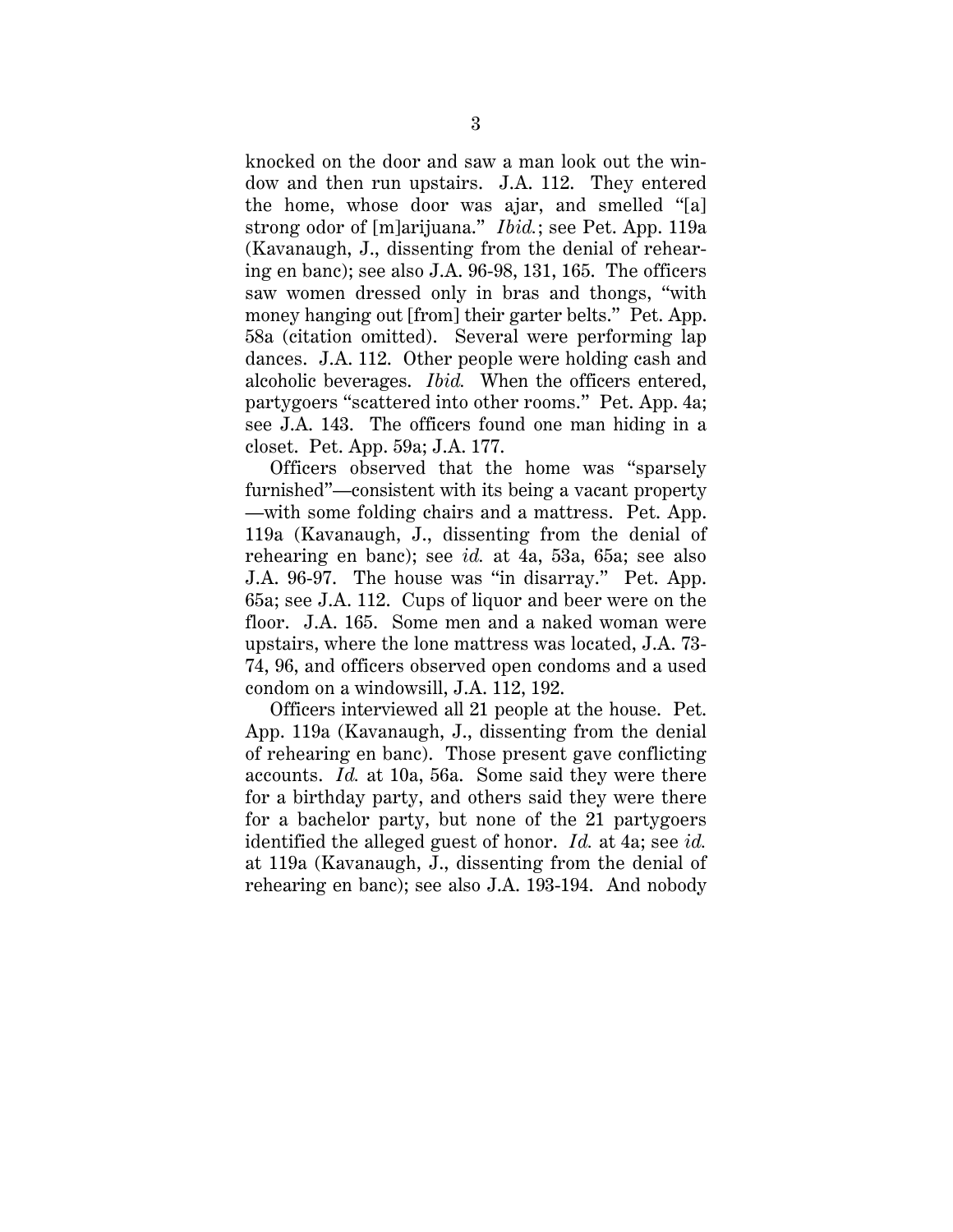claimed to live there, or could identify who owned the house. Pet. App. 5a. All said they were in the building "at the 'invitation of somebody else,'" but most could not even "say who gave them permission to be in the house." *Id.* at 56a (citations omitted); see J.A. 131-132. Some said that a woman known as "Peaches" or "Tasty" was the host and had invited them, with one person asserting that Peaches was renting the house. Pet. App. 4a-5a, 48a n.4, 53a, 56a, 79a. Peaches, however, was not present. *Id.* at 4a, 53a, 56a.

An officer sought to investigate further by contacting Peaches on the phone, with the assistance of a partygoer. Pet. App. 54a. The officer reached Peaches, but she was "evasive" and gave inconsistent accounts. J.A. 53; see Pet. App. 36a-37a (Brown, J., dissenting); see also Pet. App. 50a. She told the officer she was "possibly renting the house from the owner who was fixing the house up for her" and that she "gave the people who were inside the place" permission to have a bachelor party—but she hung up when the officer pressed her. J.A. 53*.* When the officer called again, she "began yelling" and initially asserted she "didn't know the owner's name, but she had permission to be inside the residence," before admitting that she lacked permission and hanging up again. J.A. 54*.* She refused an officer's request that she come to the scene, saying that she would be arrested if she did. Pet. App. 5a, 54a.

Officers also contacted the owner of the house, Damion Hughes, who said that although he had been trying to negotiate a lease with Peaches, no one, including Peaches, had permission to be at the house. J.A. 99-100; see Pet. App. 48a, 54a n.7.

After having talked to everyone present, Peaches, and Hughes, officers arrested the 21 people at the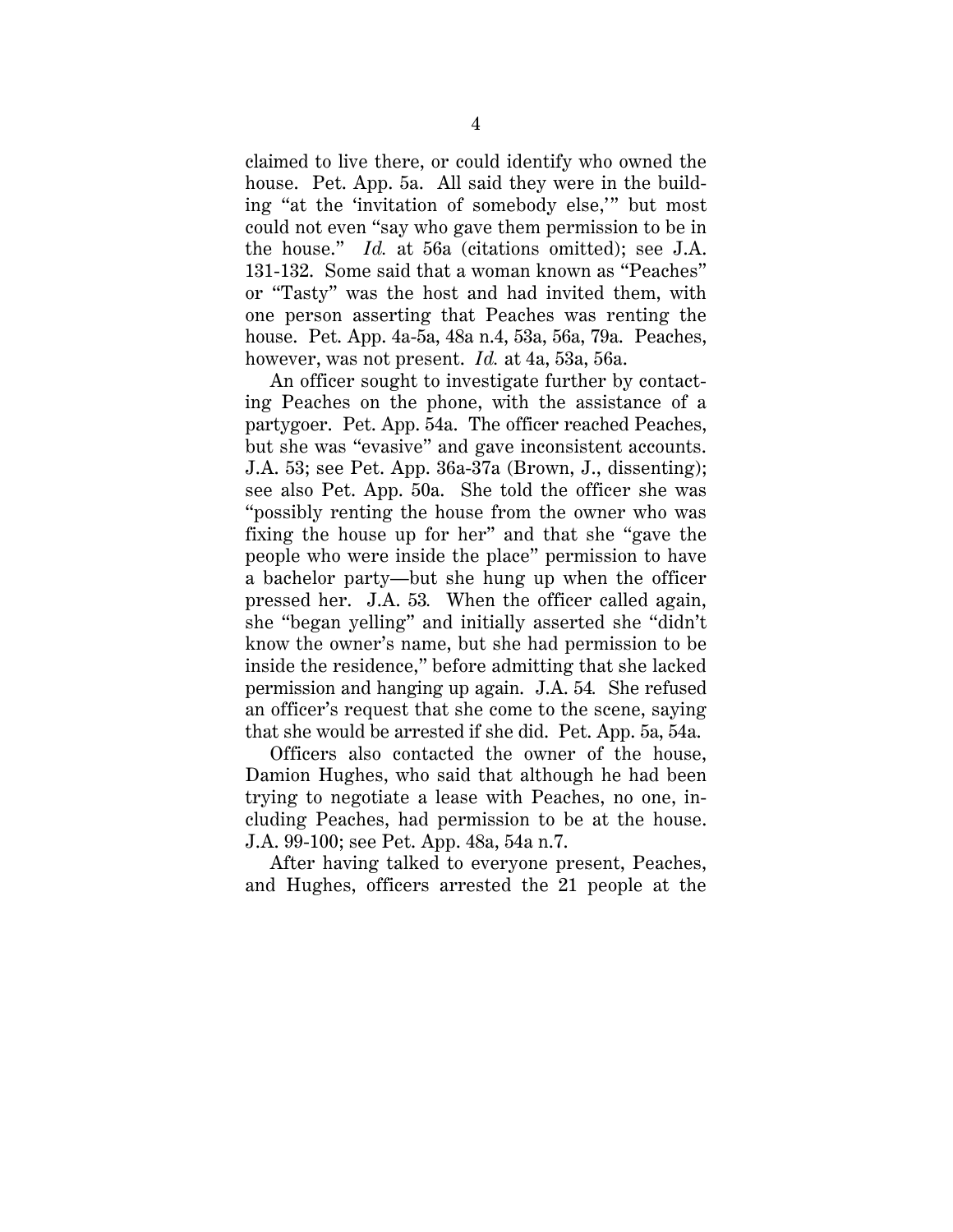house for unlawful entry, a misdemeanor. Pet. App. 6a, 8a-9a. At the station, after consulting with a prosecutor, the watch commander directed that the arrestees instead be cited for disorderly conduct. *Id.* at 6a. The partygoers were cited and then released, having spent "several hours" in police custody. *Id*. at 48a-49a. Prosecutors later dropped the disorderlyconduct charges. *Id.* at 49a.

Sixteen of the 21 arrestees—respondents here brought a civil suit seeking damages from police officers involved in the arrest and from the District of Columbia. Pet. App. 46a. Respondents asserted claims under 42 U.S.C. 1983 against five officers, including petitioners Andre Parker and Anthony Campanale, alleging that the officers had violated the Fourth Amendment by participating in respondents' arrests. Pet. App. 46a, 70a. Respondents also brought common-law false-arrest claims against the five officers and against petitioner District of Columbia on the basis of respondeat superior. In addition, respondents asserted a commonlaw claim of negligent supervision against the District of Columbia. *Id.* at 46a. All parties moved for summary judgment on liability. *Id.* at 47a.

2. a. The district court granted summary judgment on liability to respondents on their claims against Officers Parker and Campanale in their personal capacities, and against the District of Columbia. Pet. App. 45a-99a. $^{\rm 1}$ 

 $\overline{a}$ 

 $1$  Official-capacity claims against the officer-defendants were dismissed after respondents "clarified that they [we]re proceeding against the officers solely in their individual capacities." Pet. App. 46a n.1. In addition, the district court found genuine issues of material fact existed that were relevant to the liability of the officer-defendants other than Officers Parker and Campanale, and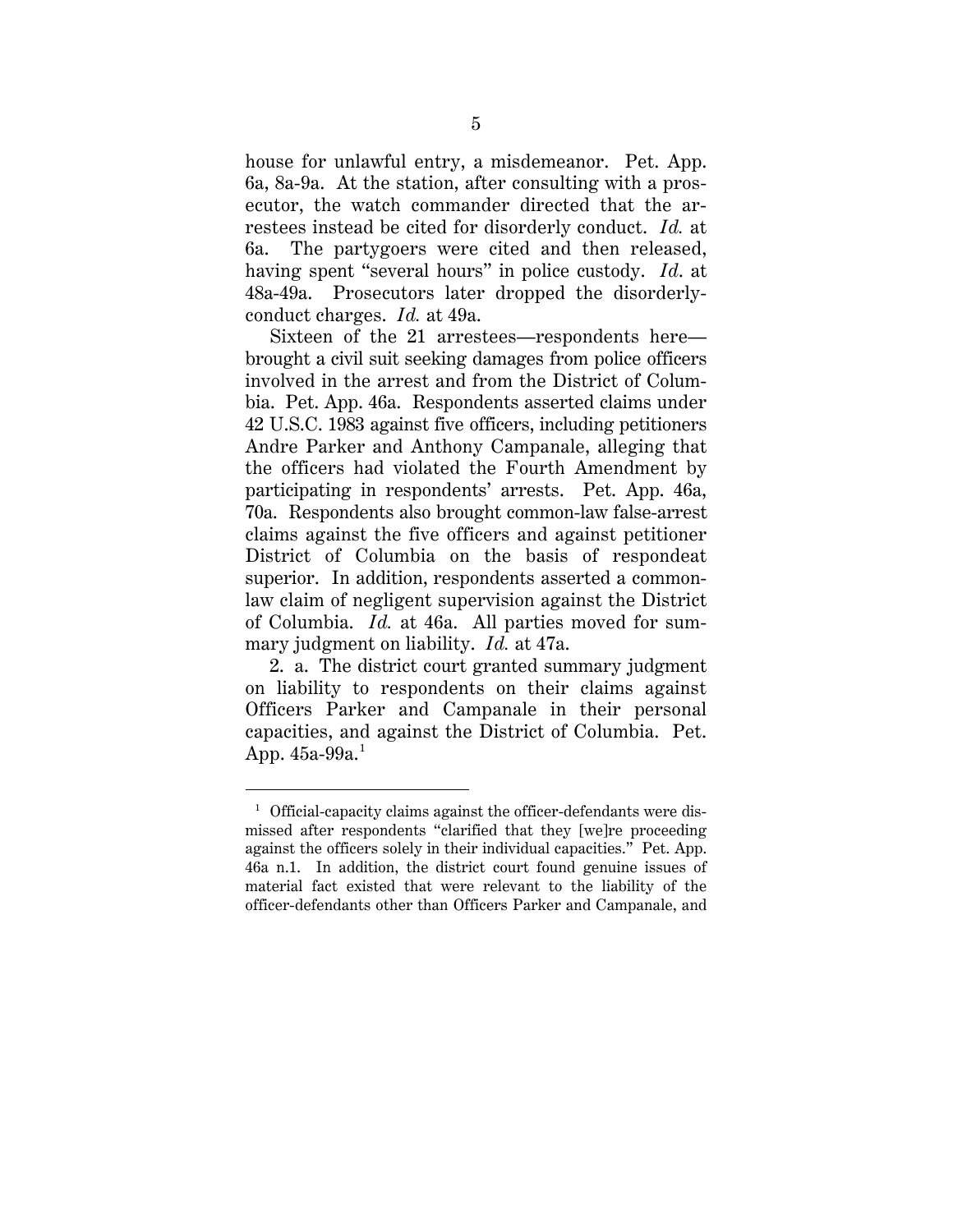The district court concluded that police had lacked probable cause to arrest respondents for unlawful entry, even if the facts, which were "generally undisputed," Pet. App. 47a, were viewed in the light most favorable to petitioners, *id.* at 63a-70a. In particular, the court concluded, officers could not have found probable cause that respondents knew or should have known that their entry was not legally authorized. *Id.* at 64a-66a. The court found it "undisputed that [respondents] were expressly or impliedly invited onto the property by a woman named 'Peaches'" and, in the court's view, "nothing about what the police learned at the scene suggests that [respondents] 'knew or should have known that [they were] entering against the [owner's] will.'" *Id.* at 64a (final two sets of brackets in original). The court also concluded that Officers Parker and Campanale were not entitled to qualified immunity under Section 1983, reasoning that it was clearly established that the unlawful-entry offense requires that an entrant knew or should have known that his or her entry was against the will of the owner. *Id.* at 78a-79a. <sup>2</sup>

 $\overline{a}$ 

accordingly denied summary judgment with respect to those defendants. *Id.* at 3a, 70a-93a, 98a-99a. Respondents then voluntarily dismissed those defendants from the suit. *Id.* at 3a.

<sup>2</sup> The district court also found Officers Parker and Campanale liable for common-law false arrest, relying on its determinations that respondents had been arrested without probable cause and that the officers could not have had a reasonable, good-faith belief that the arrests were lawful. The court found the District of Columbia liable for the same tort on a respondeat superior theory. Pet. App. 89a-93a. And the court found the District of Columbia liable for negligent supervision "because the unlawful arrests were ordered by high level officials who knew or should have known that probable cause was lacking for these arrests." *Id.* at 96a.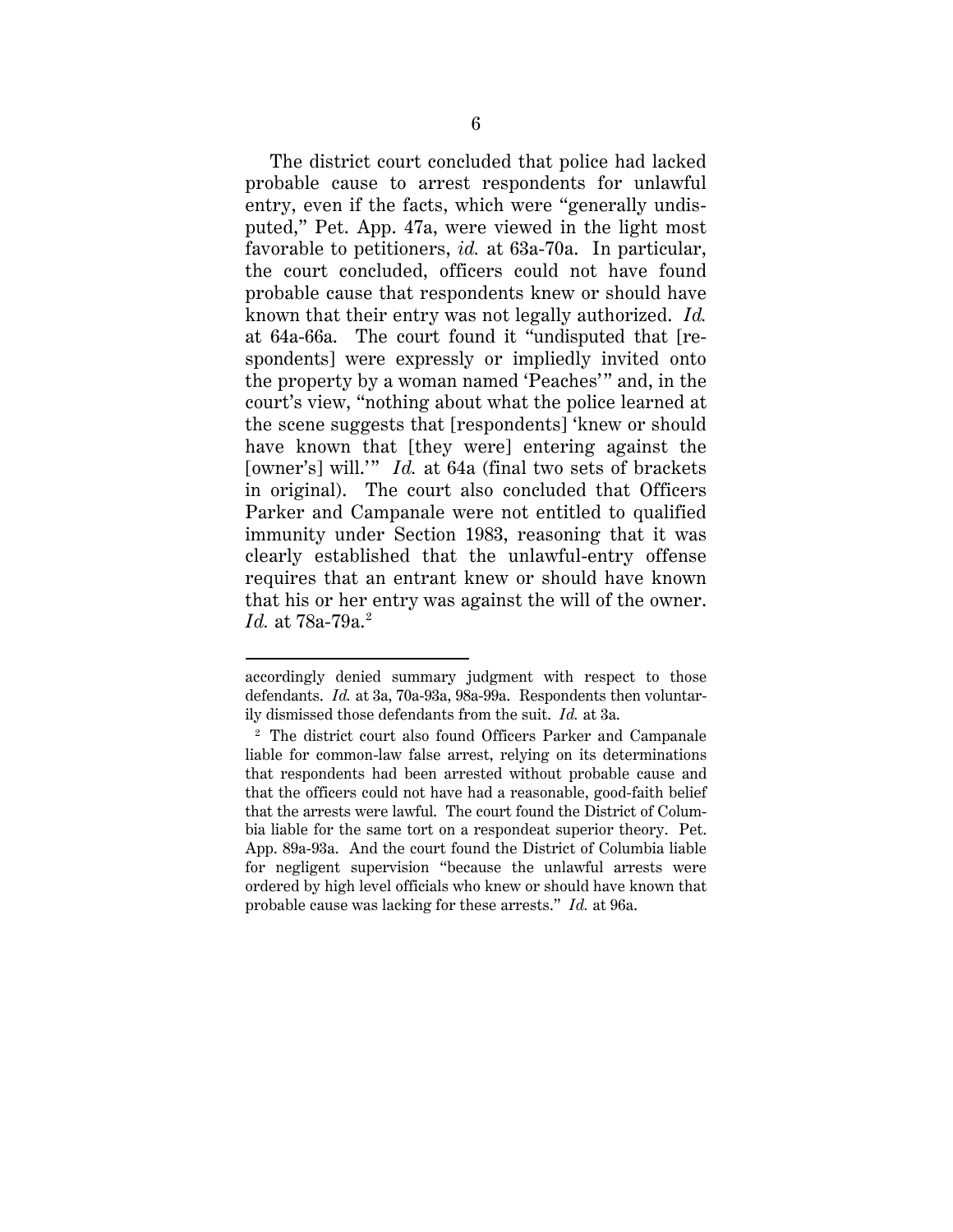b. At a trial limited to damages, a jury awarded each respondent between \$35,000 and \$50,000. Pet. App. 3a. Officers Parker and Campanale and the District of Columbia were made jointly liable for the \$680,000 judgment. *Id*. at 121a & n.4 (Kavanaugh, J., dissenting from the denial of rehearing en banc). In addition, the court ordered Officers Parker and Campanale to pay respondents' attorney's fees, bringing the total award against the officers to about \$1 million. *Id.* at 117a, 121a; D. Ct. Doc. 86 (Feb. 5, 2013); D. Ct. Doc. 106 (May 23, 2016).

3. a. A divided panel of the court of appeals affirmed. Pet. App. 1a-32a. The court observed that in order to convict a defendant of unlawful entry under D.C. Code § 22-3302 (Supp. 2008), the government must show not only that a defendant entered property without lawful authority, but also that the defendant "knew or should have known [he] had entered the house 'against the will of the lawful occupant or of the person lawfully in charge thereof.'" Pet. App. 9a (citation omitted).

Here, the court of appeals determined, officers lacked probable cause to believe that respondents knew or should have known their presence at the near-vacant Anacostia Avenue house was unlawful. Pet. App. 17a. The court emphasized that "Peaches and a guest at the scene" had stated that "Peaches had told the people inside the house that they could be there." *Id.* at 10a. The court reasoned that "in the absence of any conflicting information, Peaches' invitation vitiates the necessary element of [respondents'] intent to enter against the will of the lawful owner." *Id.* at 11a. The court deemed irrelevant prior decisions finding circumstantial evidence sufficient to support "infer[ring]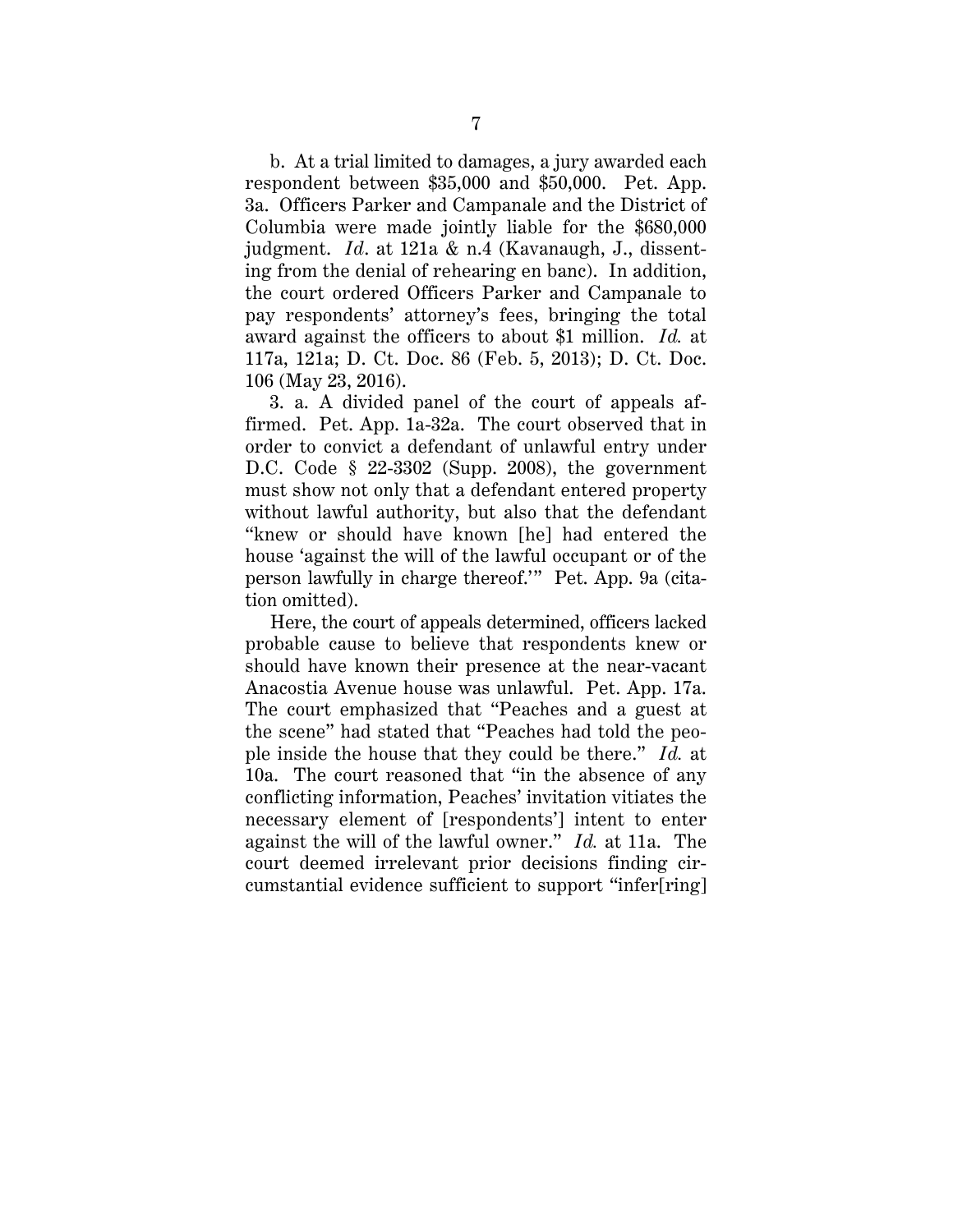an interloper's intent to enter against the will of the owner." *Id.* at 14a; see *id.* at 13a-15a. The court reasoned that the circumstances that the officers confronted in this case—including the condition of the near-vacant premises, the activities occurring at the party, and the partygoers' flight—could be consistent with an innocent mens rea. *Id.* at 15a-17a.

The court of appeals also denied qualified immunity under Section 1983. Pet. App. 21a-30a. The court acknowledged that respondents had identified no case that "invalidated an arrest for unlawful entry under similar circumstances." *Id.* at 22a. But the court found the law clearly established on the ground that it was settled that probable cause "requires at least some evidence that the arrestee's conduct meets each of the necessary elements of the offense" and that "criminal intent is a necessary element of the offense of unlawful entry." *Id.* at 23a. 3

b. Judge Brown dissented. Pet. App. 32a-44a. In her view, the court of appeals "essentially remove[d] most species of unlawful entry from the criminal code" by indicating that "any plausible explanation" means that "police lack probable cause to make arrests." *Id.*  at 32a. That approach was mistaken, Judge Brown

 $\ddot{\phantom{a}}$ 

<sup>&</sup>lt;sup>3</sup> The court of appeals concluded that its Section 1983 analysis also sufficed to sustain the common-law false-arrest verdicts because "[t]he elements of a constitutional claim for false arrest are substantially identical to the elements of a common-law false arrest claim," Pet. App. 7a (citation omitted; brackets in original), and "the common-law privilege [petitioners] invoke overlaps with but is harder to establish than qualified immunity," *id.* at 30a. The court also affirmed the negligent-supervision verdict against the District of Columbia after rejecting the argument "that the negligent supervision claim must fail because the arrests were supported by probable cause." *Ibid.*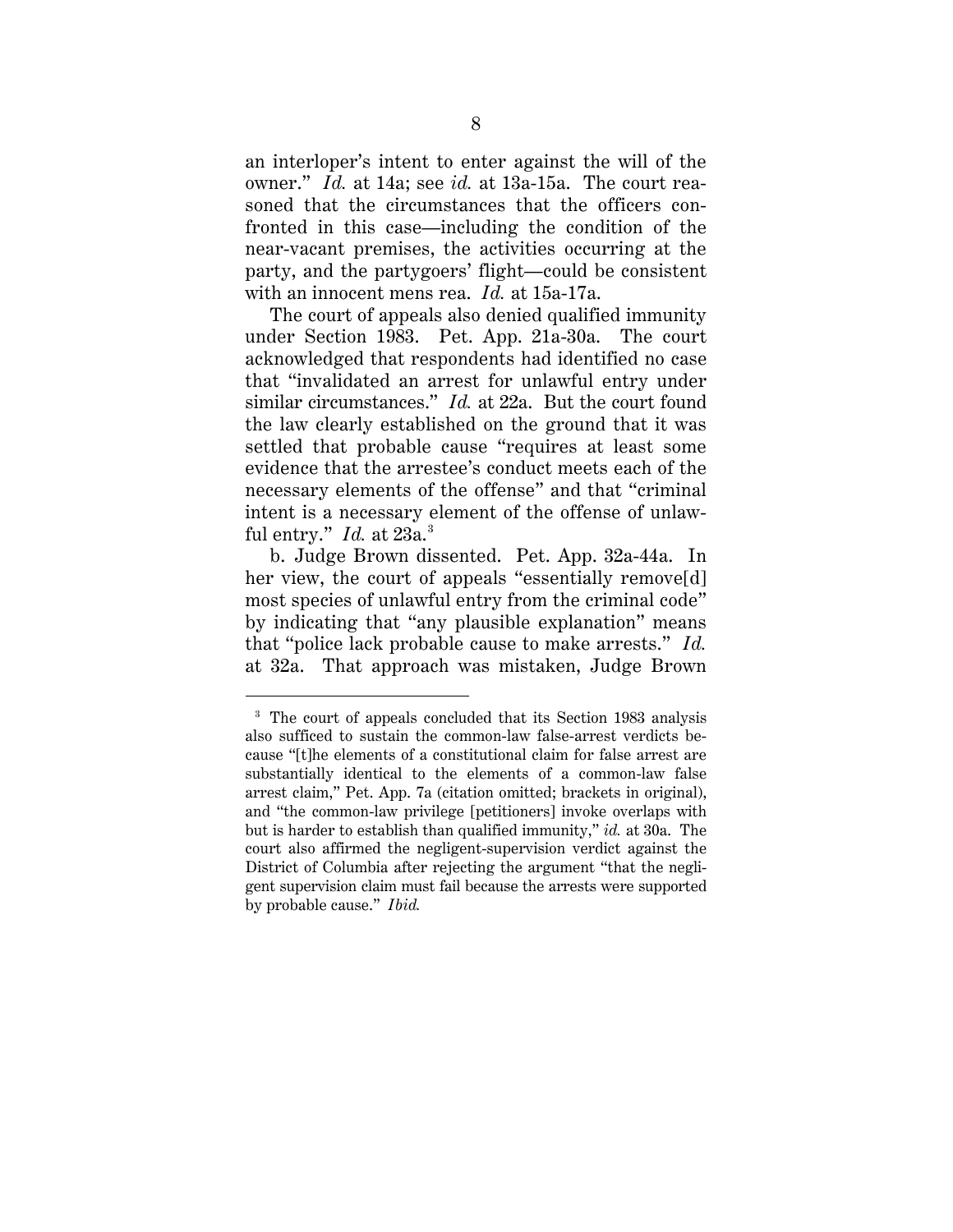wrote, because "surrounding facts and circumstances" may furnish probable cause of a culpable mens rea. *Id.* at 38a. Judge Brown found such circumstances present in this case, where respondents' "party was taking place in a home so sparsely furnished as to be consistent with a vacant building," the partygoers' "response to the presence of police was to run and hide," and the partygoers gave "conflicting accounts about 'why' the party was being held" and "purported to rely on an invitation from a 'tenant' who was not actually present" and who herself gave conflicting and evasive statements. *Id.* at 39a. In any event, Judge Brown wrote, the officers should have been shielded from liability by qualified immunity, because no prior decision "require[d] officers to credit the statement of the intruders regarding their own purportedly innocent mental state where the surrounding facts and circumstances cast doubt on the veracity of such claims." *Id.* at 43a-44a; see *id.* at 41a-44a.

4. The court of appeals denied rehearing en banc by a 6-4 vote. Pet. App. 102a-104a.

a. Judge Pillard, who authored the court of appeals' decision, concurred in the denial of rehearing en banc, joined by Judge Edwards. Pet. App. 105a-115a. She characterized the disagreement between the majority and the dissent as turning on differing "casespecific assessment[s] of the circumstantial evidence in the record," but asserted that the evidence that the partygoers had a culpable mens rea here did not even "arguably" amount to probable cause. *Id.* at 113a, 115a.

b. Judge Kavanaugh dissented from the denial of rehearing en banc, joined by Judges Henderson, Brown, and Griffith. Pet. App. 116a-139a. The dissenters concluded that the officers had probable cause to arrest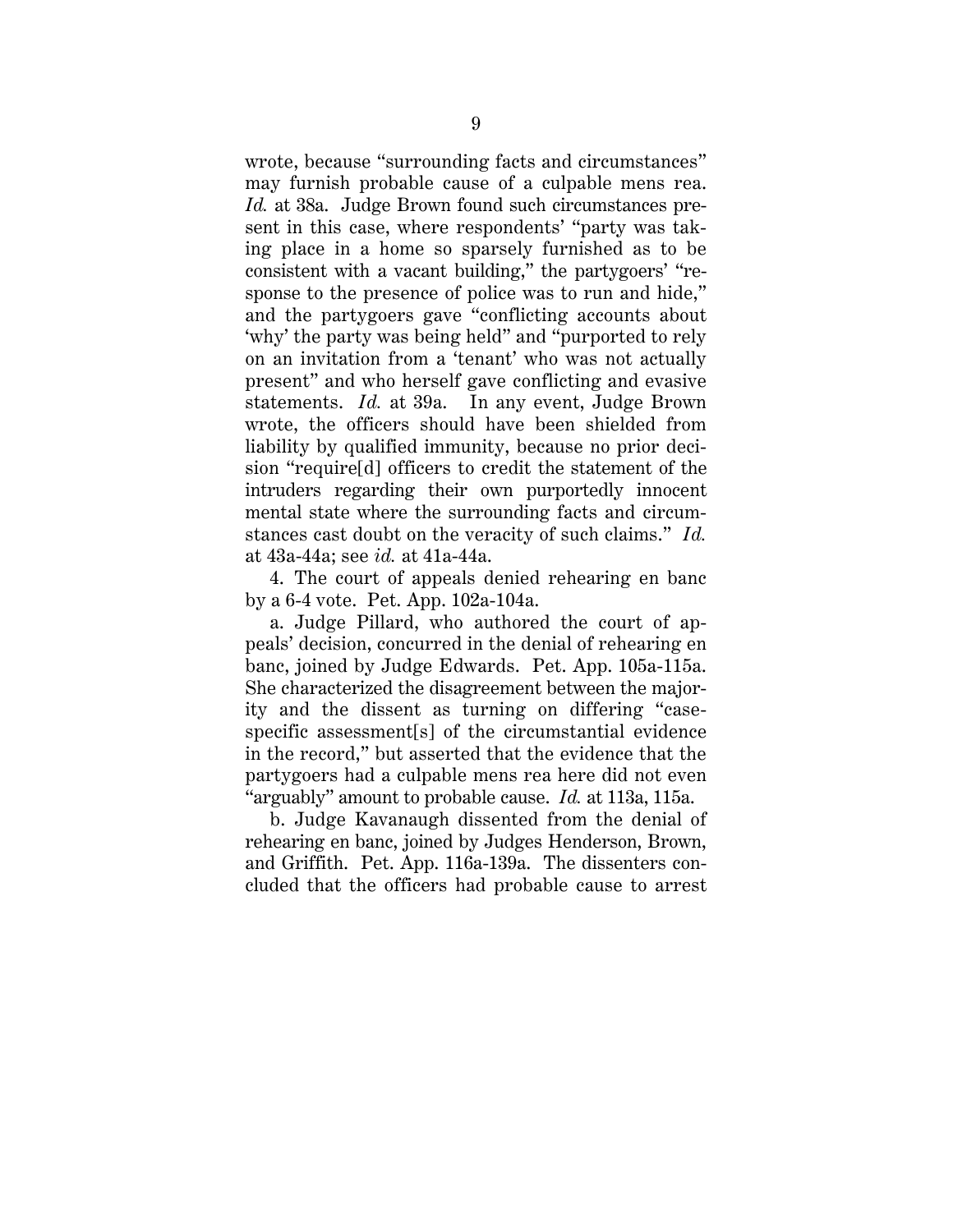respondents. *Id.* at 117a-118a, 122a, 138a. But they principally argued that the court's decision contravened 11 recent cases in which this Court has "repeatedly told courts of appeals that police officers may not be held liable for damages unless the officers were 'plainly incompetent' or 'knowingly violated' clearly established law." *Id.* at 116a (brackets and citation omitted).

Under the qualified-immunity principles of those decisions, Judge Kavanaugh wrote, this was "a fairly easy case." Pet. App. 136a. Surveying cases from many circuits, he found it settled that when "the actus re[u]s is complete and the sole issue is  $* * *$  mens rea," officers are not categorically required to accept the "variety of mens rea-related excuses" that suspects may proffer. *Id.* at 125a-126a. And here, the dissenters observed, "it was entirely reasonable for the officers to have doubts about the partiers' story." *Id.* at 132a. At a minimum, the dissenters concluded, qualified immunity was appropriate because prior decisions had "permit[ted] police officers to arrest a person for trespassing even when that person claim[ed] to have the right to be on the property," and "[n]o decision prior to the panel opinion here had *prohibited* arrest under D.C. law in these circumstances." *Id.* at 136a (emphasis omitted).

## **SUMMARY OF ARGUMENT**

Officers had probable cause to arrest respondents for unlawful entry after finding them partying after 1 a.m. in a nearly vacant house without the consent of the homeowner. And even if the officers lacked probable cause, they were entitled to qualified immunity because prior decisions supported probable cause and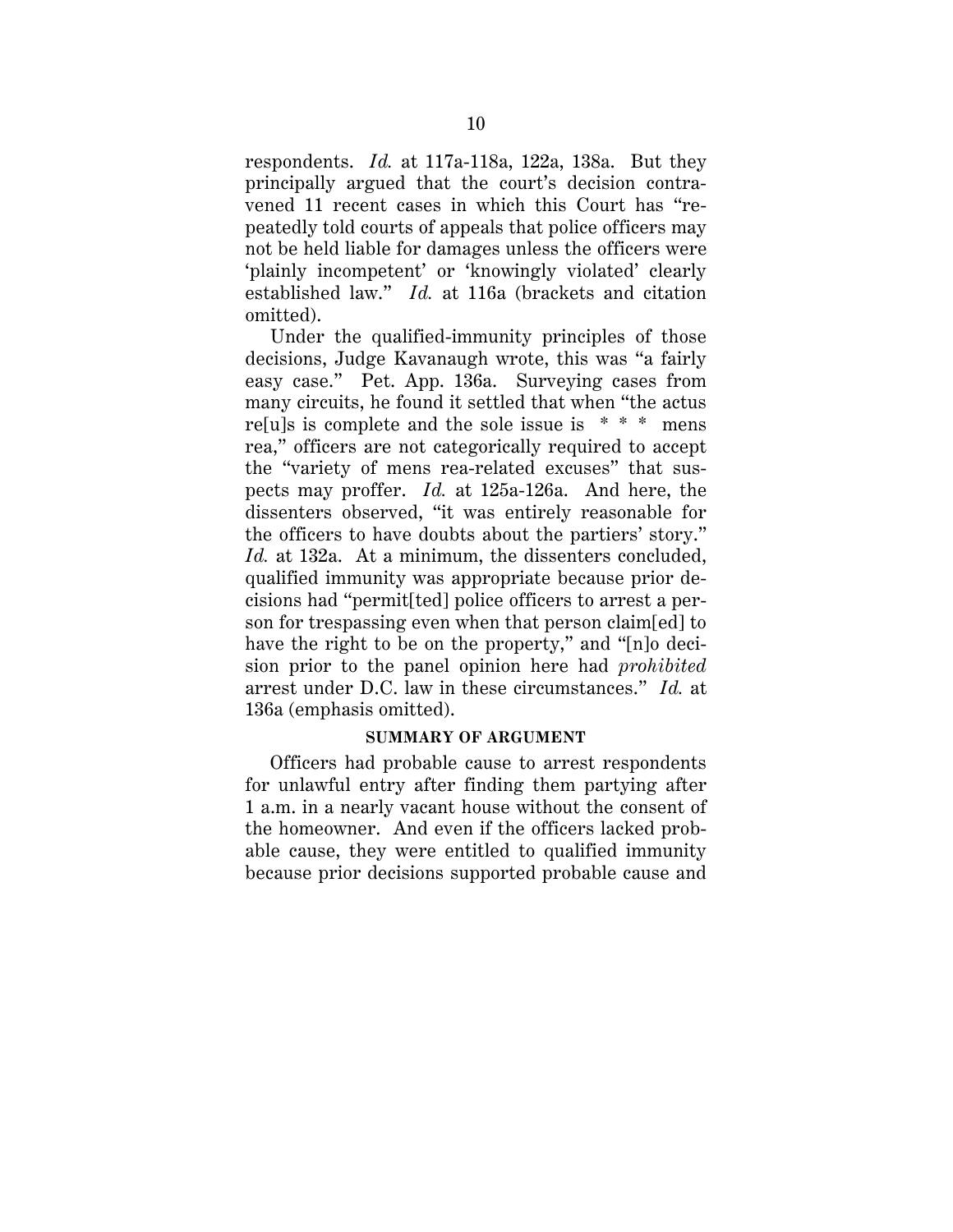no decision clearly established that probable cause was absent.

A. Under the Fourth Amendment, officers may arrest a person when they have probable cause to believe that the person committed an offense. See, *e.g.*, *Beck* v. *Ohio*, 379 U.S. 89, 91 (1964). Probable cause is "not a high bar," *Kaley* v. *United States*, 134 S. Ct. 1090, 1103 (2014), and requires only a "fair probability" or "substantial chance of criminal activity," *Illinois* v. *Gates*, 462 U.S. 213, 238, 244 n.13 (1983).

Officers had probable cause to believe that respondents had committed unlawful entry. Because it is undisputed that officers had reason to believe that respondents had committed the actus reus of that crime, the only question is whether the officers had probable cause that respondents knew or should have known that their presence was contrary to the will of the homeowner.

The evidence to satisfy a mens rea requirement will generally be circumstantial. Here, abundant circumstantial evidence indicated that respondents knew or should have known that their presence was unauthorized. Respondents were present late at night in a nearly vacant house, with no putative owner, tenant, or host on the premises. The house was in disarray, with open and used condoms in view and beer and liquor cups on the floor. The home smelled strongly of marijuana, and women dressed in bras and thongs were giving lap dances. Officers could reasonably conclude that these circumstances were more consistent with trespassers knowingly or recklessly exploiting a vacant property than partygoers attending what they reasonably believed to be a lawful tenant's house party. And when partygoers scattered after officers arrived,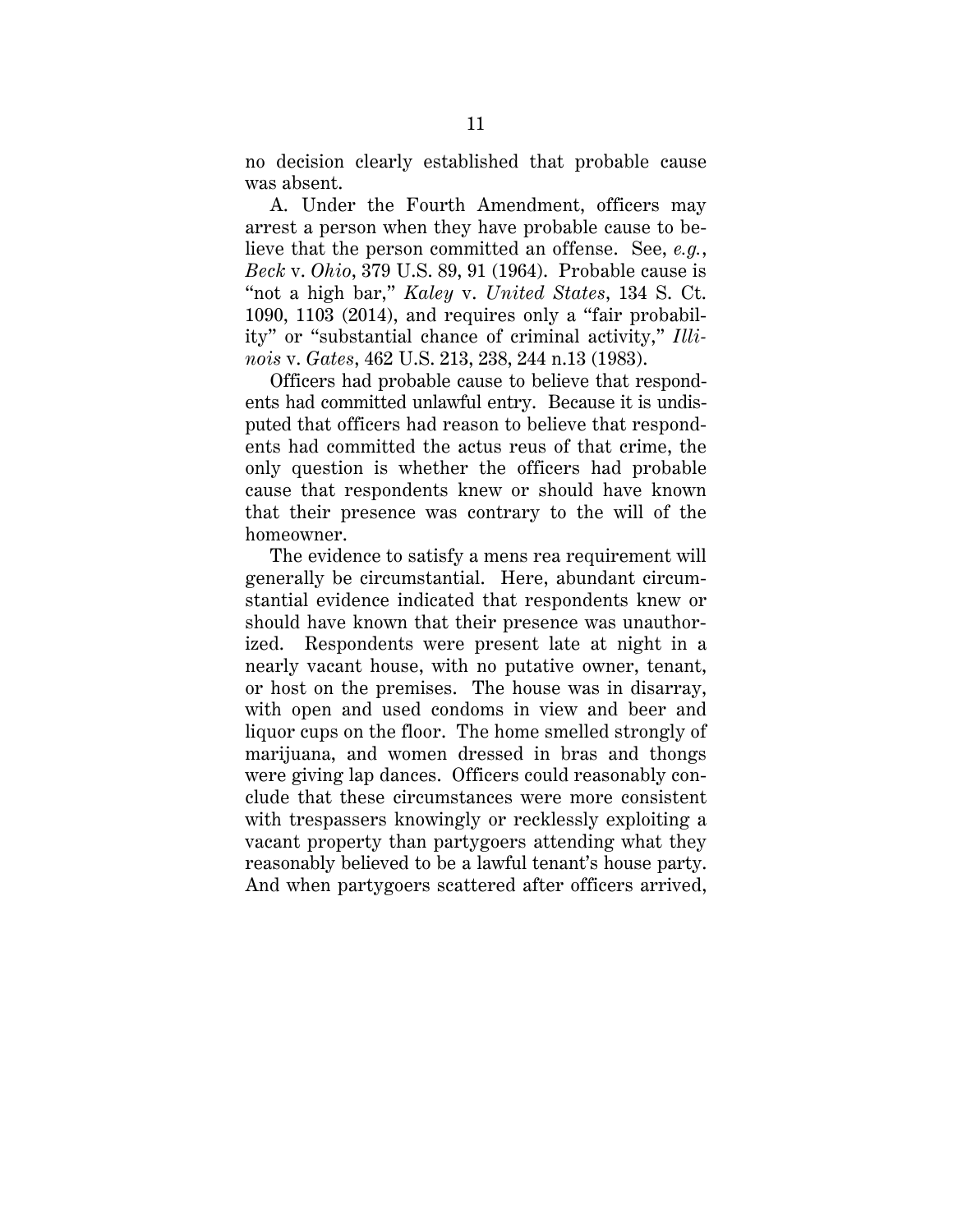with one person going so far as to hide in the closet, and then gave "implausible," "conflicting," and "evasive" accounts of their presence, 2 Wayne R. LaFave, *Search and Seizure: A Treatise on the Fourth Amendment* § 3.6(f), at 449-451 (5th ed. 2012), officers could reasonably construe the partygoers' words and deeds as evidence of consciousness of guilt.

B. Even if officers lacked probable cause, they were entitled to qualified immunity under Section 1983. Under principles of qualified immunity, officers may be subject to money damages only if they "violate clearly established statutory or constitutional rights of which a reasonable person would have known." *Mullenix* v. *Luna*, 136 S. Ct. 305, 308 (2015) (per curiam) (citation omitted).

It was not clearly established at the time of respondents' arrests that officers lacked probable cause for unlawful entry under the circumstances of this case. The most relevant precedent at the time of the arrests indicated that officers were entitled to infer probable cause that respondents had a culpable mental state when they found respondents in a vacant house without the homeowner's permission, in light of "the ordinary and reasonable inference that people know what they are doing when they act." *Tillman* v. *Washington Metro. Area Transit Auth.*, 695 A.2d 94, 96 (D.C. 1997). The D.C. Court of Appeals had repeatedly sustained jury verdicts against trespassers who had asserted an innocent state of mind. And courts across the country had rejected claims that officers lacked probable cause in trespassing cases where the evidence of a culpable mental state was circumstantial, and the arrestees asserted that they believed they were lawfully present. In addition, the disagreement of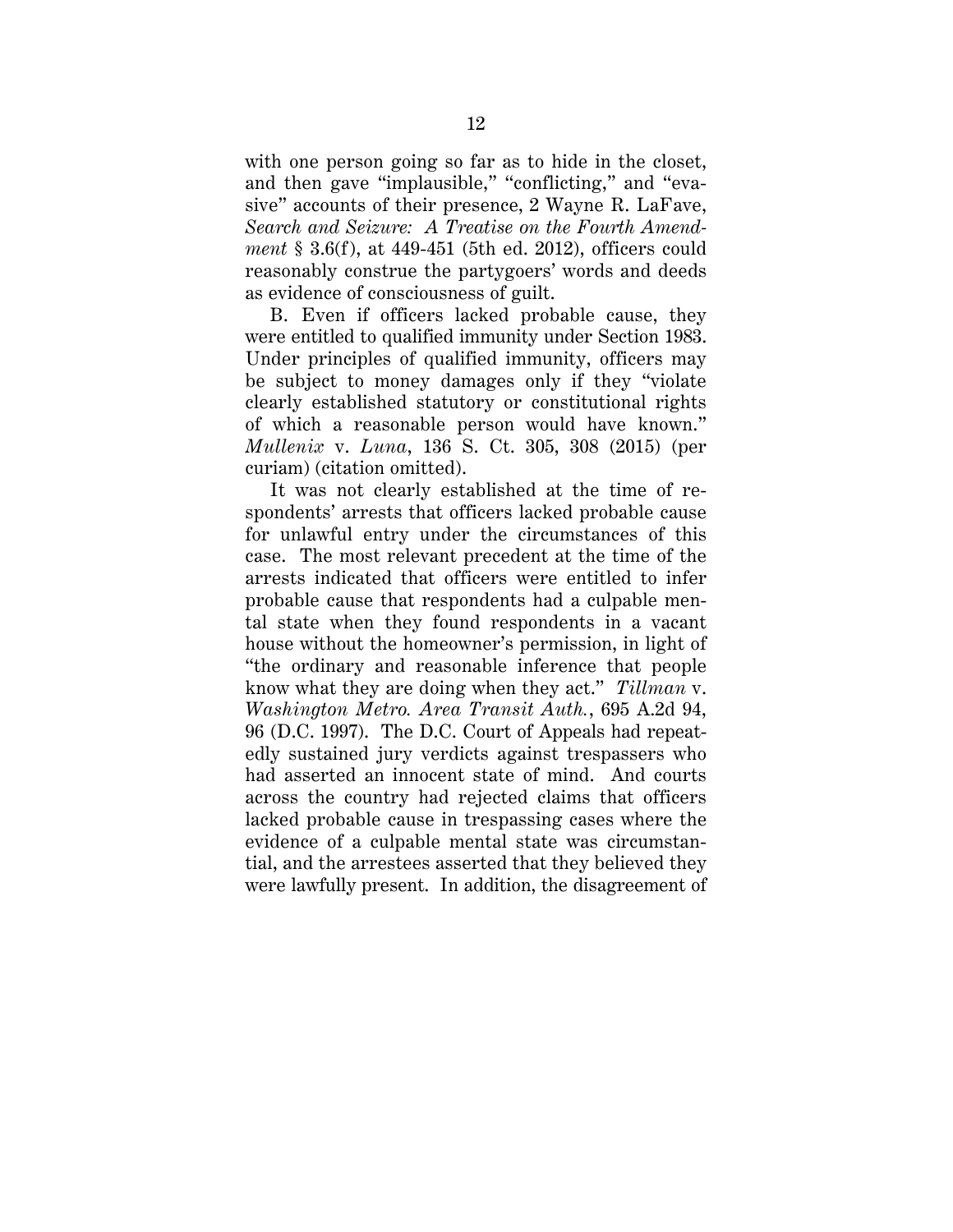judges over whether the circumstances of this case established probable cause is strong evidence that existing precedent did not dictate that respondents' arrests were unlawful. Because prior decisions had not clearly established that officers lacked probable cause, the officers were entitled to qualified immunity.

## **ARGUMENT**

When officers responded to a report of illegal activity at a property that was supposed to be unoccupied and found respondents throwing a party with illegal drugs and strippers, the condition of the home, the conduct that officers observed, and the partygoers' flight from officers and inconsistent and dubious accounts furnished probable cause to arrest those present for unlawful entry. Even if the officers lacked probable cause, they were entitled to qualified immunity from suit under Section 1983, because it was not clearly established at the time of the arrests that probable cause was absent.

# **A. Officers Had Probable Cause To Arrest Respondents For Unlawful Entry**

1. Under the Fourth Amendment, a person may be arrested when the police have probable cause to believe that the person committed an offense. See, *e.g.*, *Michigan* v. *DeFillippo*, 443 U.S. 31, 37 (1979); *Beck*  v. *Ohio*, 379 U.S. 89, 91 (1964). Probable cause is "not a high bar." *Kaley* v. *United States*, 134 S. Ct. 1090, 1103 (2014). It "does not require the fine resolution of conflicting evidence that a reasonable-doubt or even a preponderance standard demands." *Gerstein* v. *Pugh*, 420 U.S. 103, 121 (1975). Instead, it is a "practical," "fluid," "flexible," "common-sense" standard, *Illinois*  v. *Gates*, 462 U.S. 213, 232, 236, 238, 239 (1983), that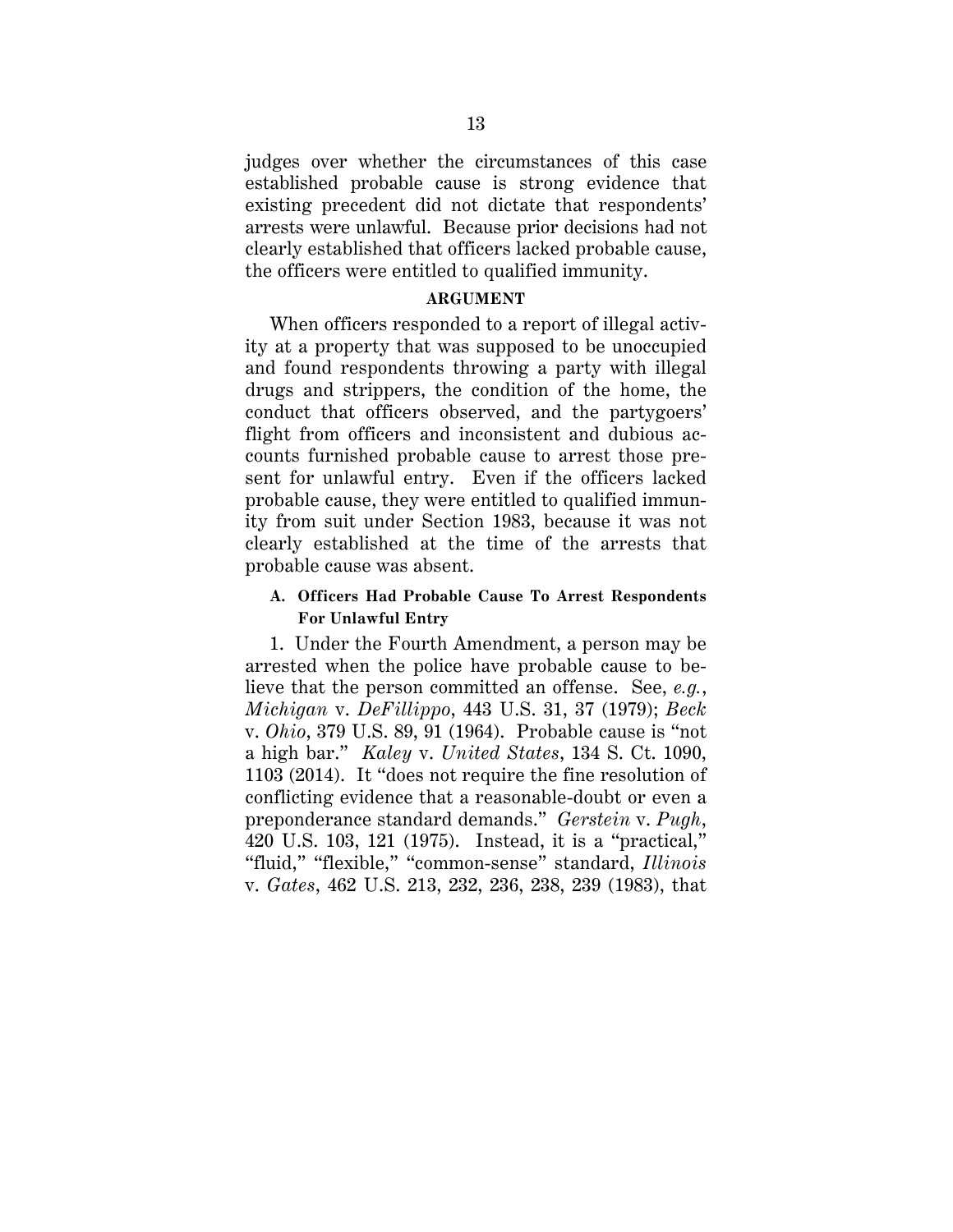"requires only the kind of fair probability on which reasonable and prudent people, not legal technicians, act," *Kaley*, 134 S. Ct. at 1103 (brackets, citations, and internal quotation marks omitted). The standard is satisfied if there exists "a fair probability," *Gates*, 462 U.S. at 238, or "substantial chance of criminal activity," *id.* at 244 n.13.

To determine whether probable cause exists, this Court "ha[s] consistently looked to the totality of the circumstances." *Florida* v. *Harris*, 133 S. Ct. 1050, 1055 (2013). Under the totality-of-the-circumstances approach, observations that are "readily susceptible to an innocent explanation" may nevertheless support an inference of criminal behavior when viewed alongside other evidence. *United States* v. *Arvizu*, 534 U.S. 266, 274 (2002) (explaining the totality-of-the-circumstances approach in the context of reasonable suspicion); see *Gates*, 462 U.S. at 243-246. "Whether probable cause exists depends upon the reasonable conclusion to be drawn from the facts known to the arresting officer at the time of the arrest," but because the analysis is objective, "an arresting officer's state of mind (except for the facts that he knows) is irrelevant to the existence of probable cause." *Devenpeck* v. *Alford*, 543 U.S. 146, 152-153 (2004). And under what is generally known as the collective-knowledge doctrine, in cases "where law enforcement authorities are cooperating in an investigation, \* \* \* the knowledge of one is presumed shared by all." *Illinois* v. *Andreas*, 463 U.S. 765, 771 n.5 (1983).

2. a. When respondents were found holding a party after 1 a.m. at a home that was supposed to be vacant, without the permission of the property's owner, police had probable cause to conclude that they had commit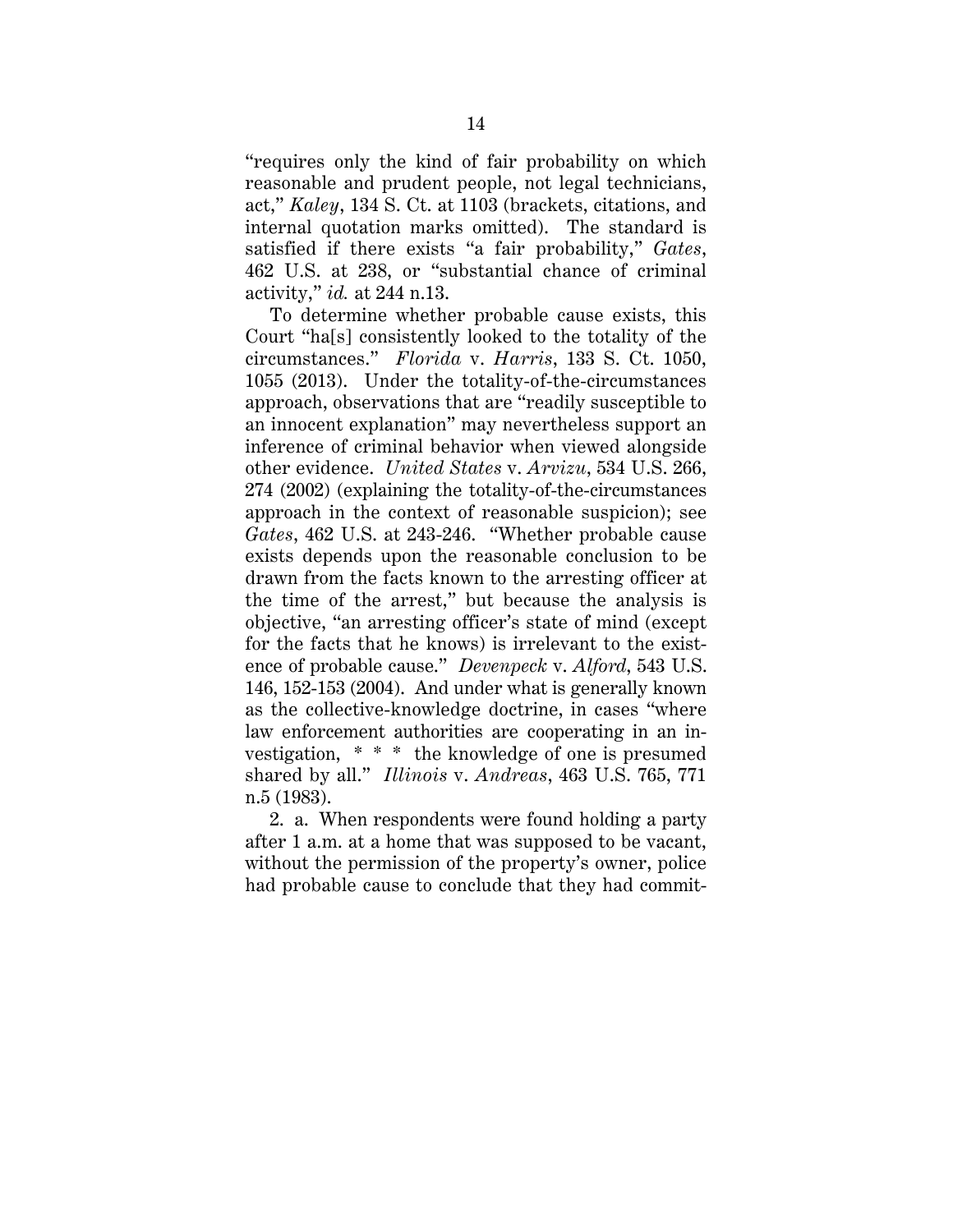ted unlawful entry. The misdemeanor offense of unlawful entry requires that a person have (1) "'entered, or attempted to enter,' a private dwelling or part thereof"; (2) "voluntarily, on purpose, and not by mistake or accident"; (3) "without lawful authority"; (4) "'against the will' of 'the person lawfully in charge of the premises'"; and (5) that the person "'knew or should have known that s/he was entering against that person's will.'" *Ortberg* v. *United States*, 81 A.3d 303, 309 (D.C. 2013) (emphases omitted) (quoting Criminal Jury Instructions for the District of Columbia, No. 5.401  $(5th$  ed.  $2009)$ ).<sup>4</sup> Here, there is no question that respondents committed the actus reus of unlawful entry when they held a party in a home without the authorization of a person lawfully in charge of the premises. Respondents dispute instead whether police had probable cause that they knew or should have known their presence was contrary to the will of the person lawfully in charge of the home, as required to satisfy the statute's mens rea.

A suspect's mental state will "almost always be proved" by circumstantial evidence, *United States*  v. *Santos*, 553 U.S. 507, 521 (2008) (plurality opinion) (discussing mens rea of knowledge), because "it is so unlikely that direct evidence will be available," 2A Charles Alan Wright & Peter J. Henning, *Federal Practice and Procedure* § 411, at 119 (4th ed. 2009). Here, substantial circumstantial evidence supported

 $\overline{a}$ 

<sup>4</sup> *Ortberg* postdates the events in this case and involved the version of the unlawful-entry statute that was in effect in 2011, but the court described its holding regarding the elements of unlawful entry as a synthesis of several decades of case law. 81 A.3d at 306- 309 & n.3.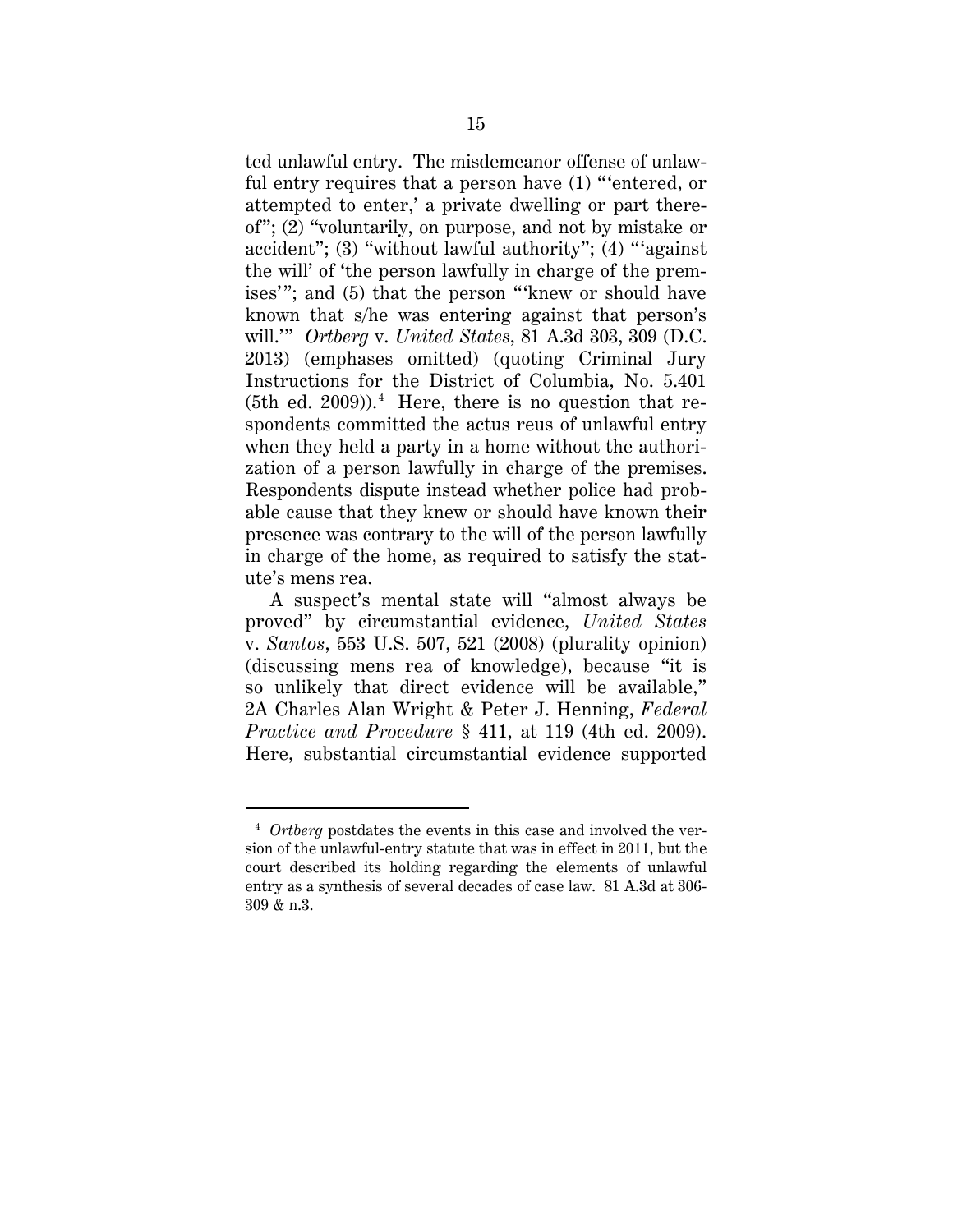the inference that respondents knew or should have known their presence was unauthorized.

Respondents were present late at night at a house that did not belong to any of them—with no putative owner, tenant, or host even present in the building. The condition of the property suggested that opportunists were exploiting a vacant space, not that a lawful tenant was hosting a party. The level of furnishing was consistent with a vacant home, and the premises were in "disarray," J.A. 112, with open condoms in view and liquor and beer cups left on the floor. Officers could reasonably conclude that these conditions were more consistent with trespassers knowingly or recklessly taking advantage of a vacant property than partygoers attending what they reasonably believed to be a legitimate house party.

The activities occurring at the near-vacant property provided additional support for an inference of culpable mens rea. Officers had been called to investigate a neighbor's report of illegal activities on the premises, and once they arrived they smelled a strong odor of marijuana, observed women giving lap dances, and found a naked woman and several men on the upstairs floor that contained the lone mattress. The illegal drug use and conduct "consist[e]nt with activity being conducted in strip clubs for profit," J.A. 112, provided additional reason for officers to conclude that partygoers likely realized—or should have realized—that the party had not been authorized by the home's absent owner.

Partygoers gave more direct evidence of a culpable mental state when they scattered as officers arrived, with one person going so far as to hide in the closet. J.A. 143, 177. As this Court has explained, "deliber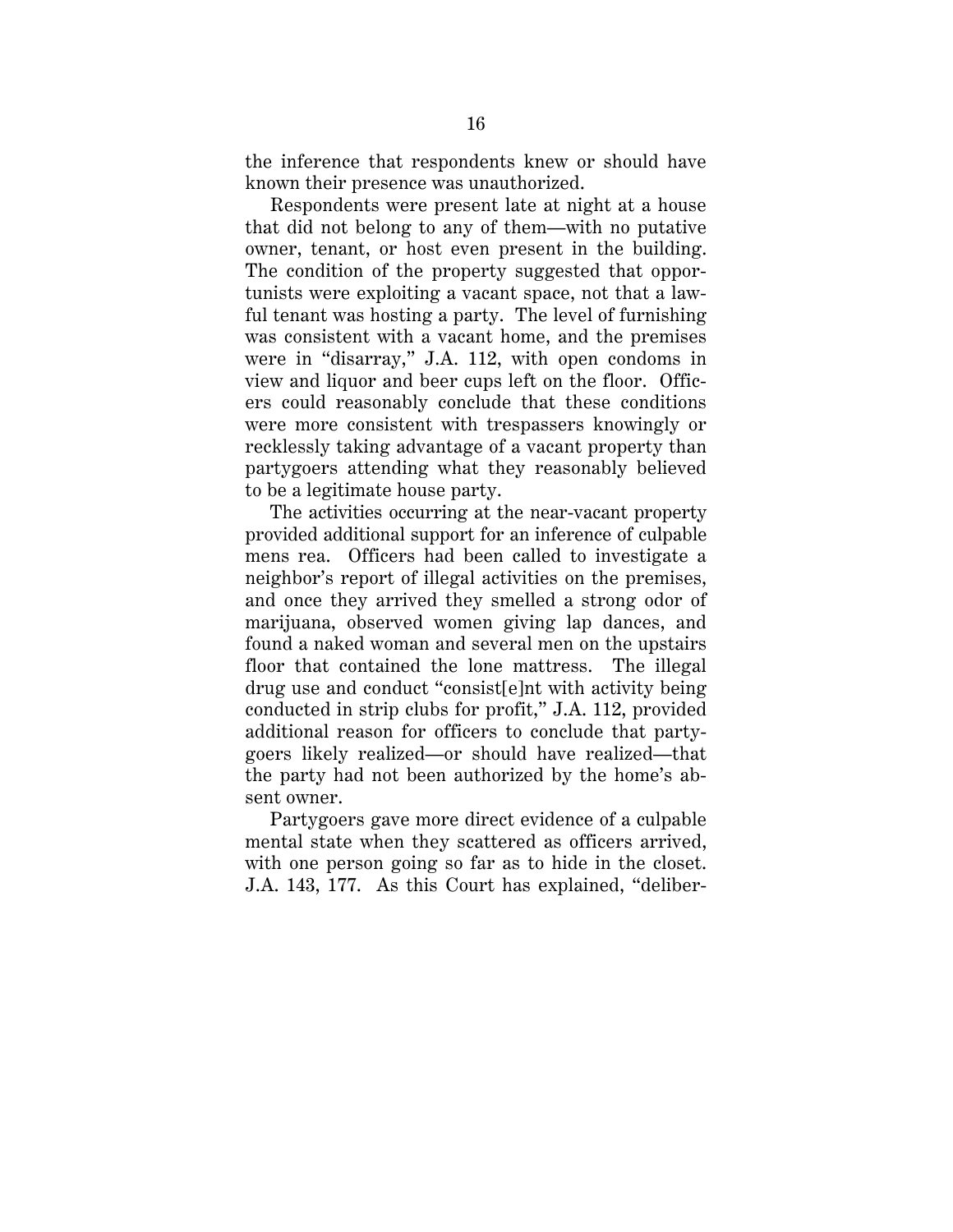ately furtive actions and flight at the approach of strangers or law officers are strong indicia of *mens rea*," because they are evidence of consciousness of guilt. *Sibron* v. *New York*, 392 U.S. 40, 66 (1968); see *Illinois* v. *Wardlow*, 528 U.S. 119, 124 (2000) (describing "[h]eadlong flight" as "the consummate act of evasion," which while "not necessarily indicative of wrongdoing, \* \* \* is certainly suggestive of such"). The panicked reaction of partygoers when police arrived thus furnished additional evidence that any invitation the partygoers had received did not lead them to believe that their presence was authorized by any lawful owner or tenant. See 2 LaFave § 3.6(e), at 445-446 & n.202 (collecting cases holding that "if two or more individuals are jointly engaged in suspicious activity and one of the group flees upon seeing the police, this also may be considered as bearing upon the question of whether there is probable cause as to the nonfleeing companions").

Officers' conversations with the 21 people at the party cast additional doubt on an innocent mens rea. When the officers interviewed partygoers, not a single person could even identify the homeowner, and while several partygoers claimed they had been invited by a person known as Peaches, most could not "say who gave them permission to be in the house" at all, Pet. App. 56a (citation omitted); see J.A. 131-132—strongly suggesting that no one had given them such permission.

When officers probed further, partygoers offered the kinds of "conflicting" and "inconsistent" accounts, Pet. App. 10a, that suggest a culpable mens rea, see 2 LaFave § 3.6(f), at 449-451 & nn.214-216 (collecting cases holding that "implausible," "conflicting," or "eva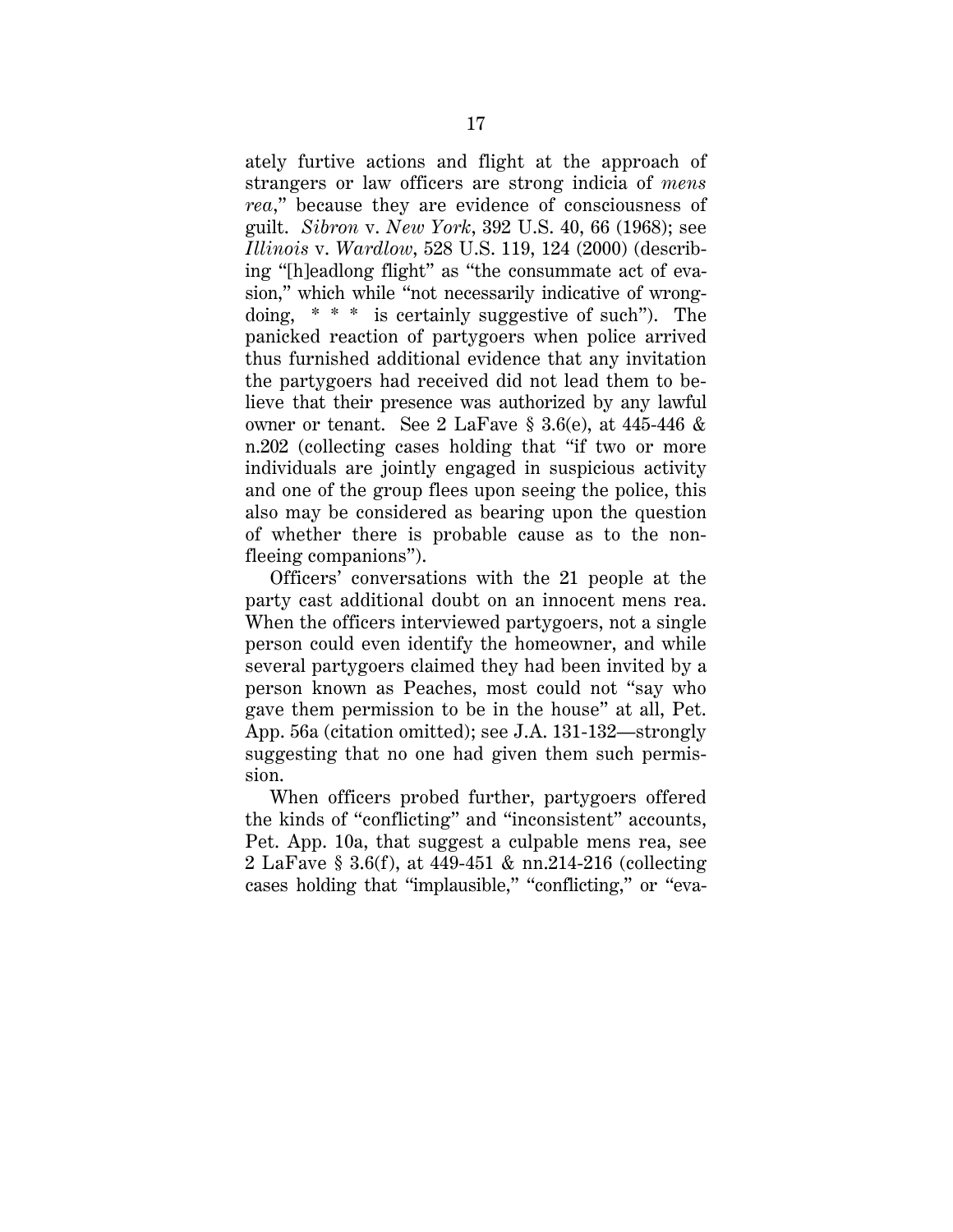sive" accounts "may well constitute probable cause when considered together with \* \* \* prior suspicions"). Some of those present asserted they were there for a bachelor party, but others asserted they were there for a birthday party, and no partygoer identified the purported guest of honor. Officers could reasonably infer under these circumstances that the partygoers were providing a cover story that was not true. And this Court has long recognized that false statements can not only provide reason to doubt a person's account, but can also provide affirmative evidence of consciousness of wrongdoing. See *Reeves* v. *Sanderson Plumbing Prods., Inc.*, 530 U.S. 133, 147 (2000); *Wright* v. *West*, 505 U.S. 277, 296 (1992) (plurality opinion); *Wilson* v. *United States*, 162 U.S. 613, 621 (1896).

b. The panel majority appeared to reason that once several partygoers told officers that Peaches had invited them to the near-vacant home, and a person identifying herself as Peaches provided a similar account, officers were required to credit those accounts as "uncontroverted" and to conclude that partygoers had an innocent mental state as a result. Pet. App. 10a; see *id.* at 9a-10a. That analysis is mistaken on several fronts. First, the accounts of Peaches and several of the partygoers did not provide "uncontroverted" evidence of an innocent mens rea, *id.* at 10a, because, as set forth above, abundant circumstantial evidence suggested that respondents knew or should have known that their presence was contrary to the will of the home's lawful owner. Officers making onthe-spot arrest decisions are not required to credit, in determining probable cause, the exculpatory accounts that jurors would be free to discredit in applying the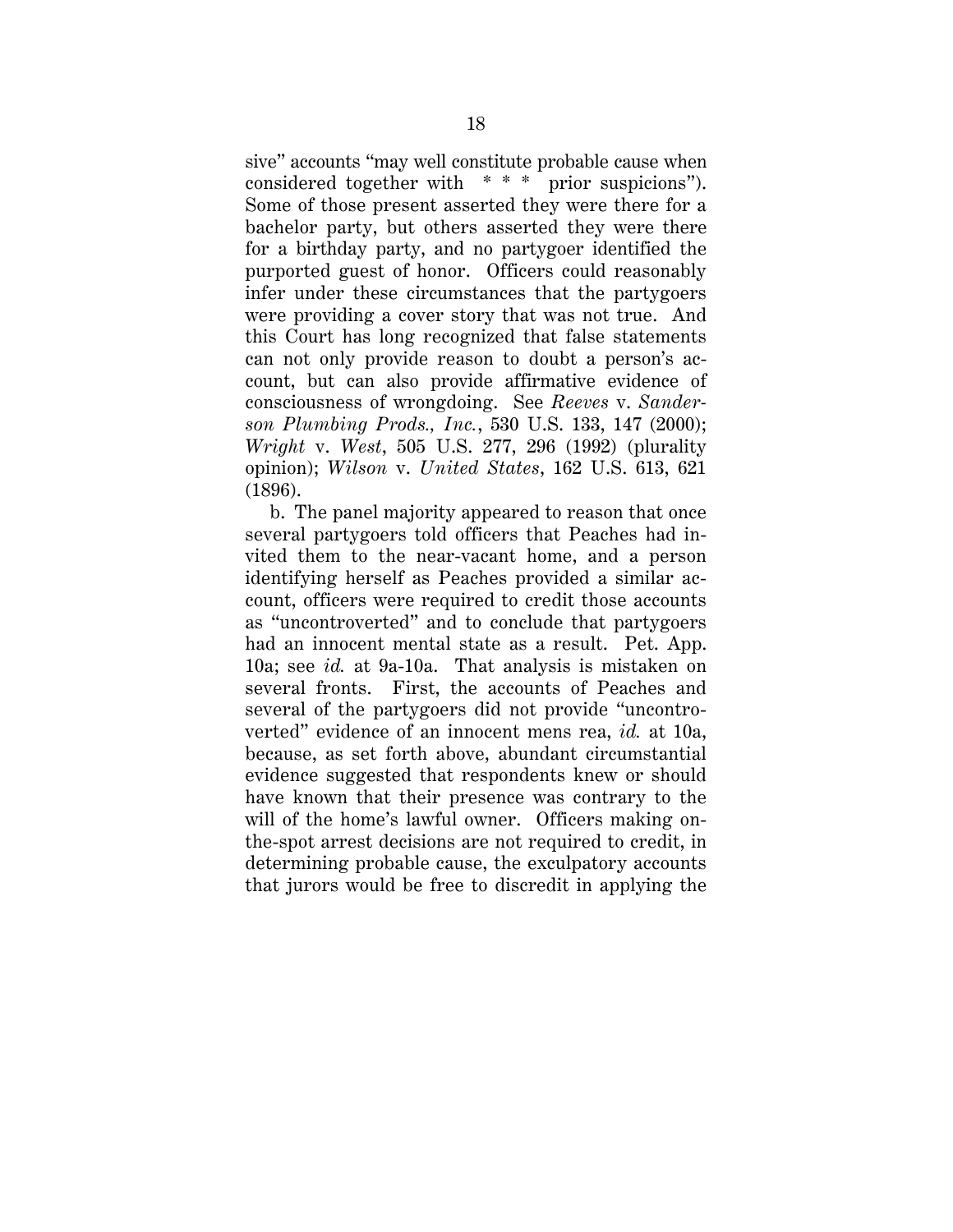more stringent beyond-a-reasonable-doubt standard at trial. See *id.* at 127a-130a (Kavanaugh, J., dissenting from the denial of rehearing en banc) (collecting cases); see also *id.* at 105a (Pillard, J., concurring in the denial of rehearing en banc) (acknowledging that officers faced with claims of an innocent mens rea need not "ignore other[] circumstantial evidence of culpability" or credit accounts that are "implausible").

The account of Peaches, moreover, was especially unworthy of belief, because Peaches was evasive, lied to officers, and refused to come to the house to speak to the officers in person—before hanging up the phone and cutting off contact with officers altogether. Pet. App. 5a, 50a.

Further, even if the version of events provided by Peaches were fully credited, officers could still have inferred that partygoers knew or should have known that their presence was unauthorized in view of the condition of the premises, the conduct occurring there, the partygoers' flight, and the implausible and inconsistent accounts given by those at the party.

c. The panel below alternatively suggested that, even setting aside Peaches' account and the exculpatory statements of partygoers, not enough evidence existed to provide probable cause that partygoers knew or should have known they were not authorized to be on the premises. In reaching that conclusion, however, the court relied on a "divide-and-conquer analysis" that "departs sharply" from this Court's guidance concerning totality-of-the-circumstances analysis. *Arvizu*, 534 U.S. at 274 (explaining that a divide-andconquer approach is inconsistent with totality-of-thecircumstances analysis, in the context of a reasonablesuspicion-based stop); see *Harris*, 133 S. Ct. at 1055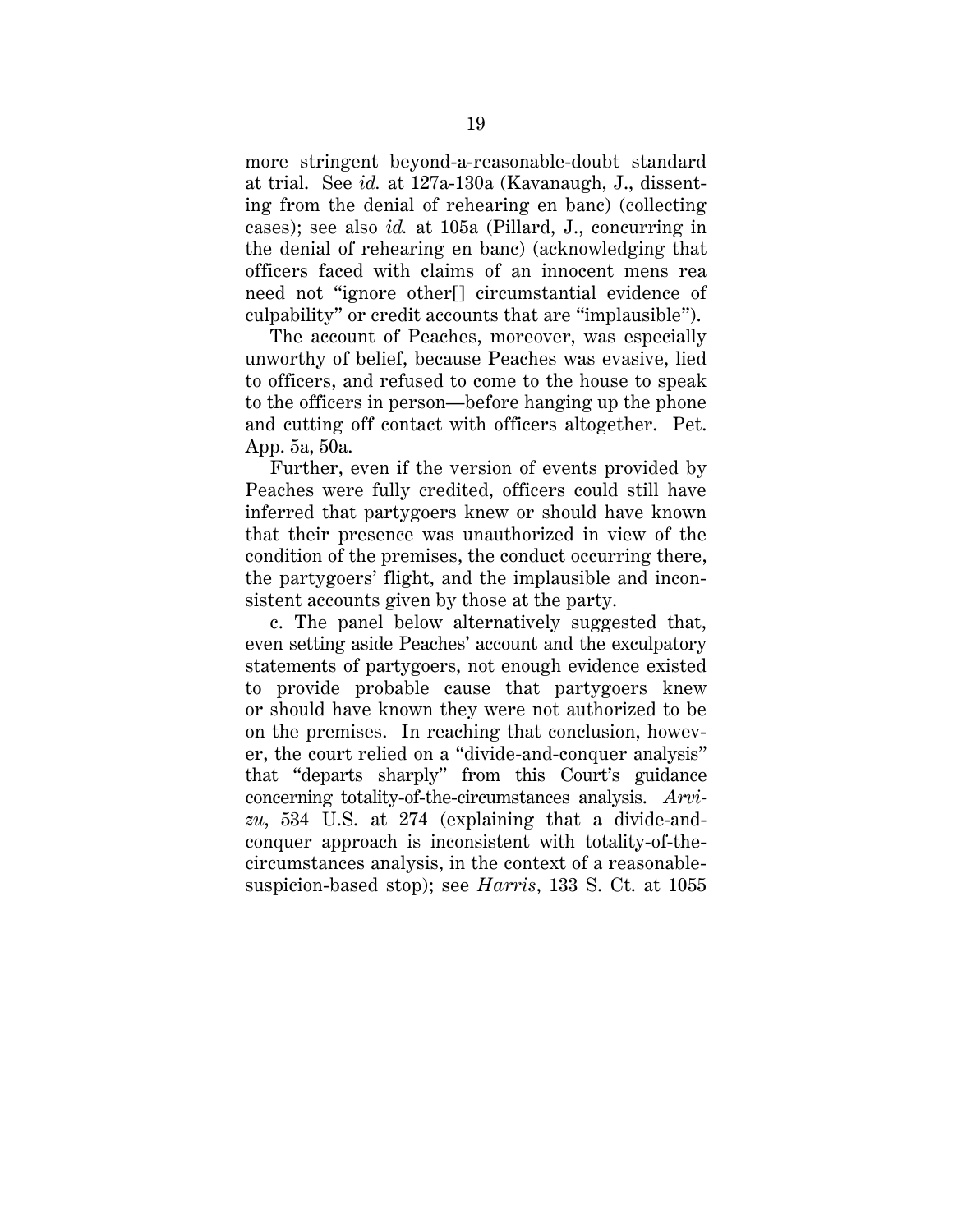(reaffirming that probable-cause determinations are made based on the totality of the circumstances). The court examined circumstances suggesting a culpable mens rea on which petitioners relied, discarding them in turn because it found each insufficient to establish probable cause when considered separately. It brushed aside the virtually vacant condition of the house in which respondents were found after 1 a.m. because it concluded that condition was "*on its own*" inadequately probative, and it discounted the partygoers' scattering once they saw police as not "sufficient *standing alone* to create probable cause." Pet. App. 16a (emphases added). That "evaluation and rejection" of evidence by considering factors "in isolation from each other" is inconsistent with analysis premised on "the 'totality of the circumstances,' as [this Court's] cases have understood that phrase." *Arvizu*, 534 U.S. at 274.

The panel similarly erred in dismissing circumstantial evidence that respondents knew or should have known their presence was unauthorized on the ground that the evidence could have an innocuous explanation. The court declined to draw any inference from the illegal drugs at the party, suggesting that officers who smelled a strong odor of marijuana could have been mistaken because the officers "did not *see* any evidence of drugs." Pet. App. 16a n.5 (emphasis added). It declined to find relevant the near-vacant condition of the home, reasoning that the "sparse furnishings" could be consistent with a tenant's hosting a party just before moving in. *Id.* at 16a-17a. And it suggested that the strip-club-like activity was not probative because homeowners could have agreed to host a bachelor party involving such activity in their home. *Id.* at 15a-16a. That approach was contrary to this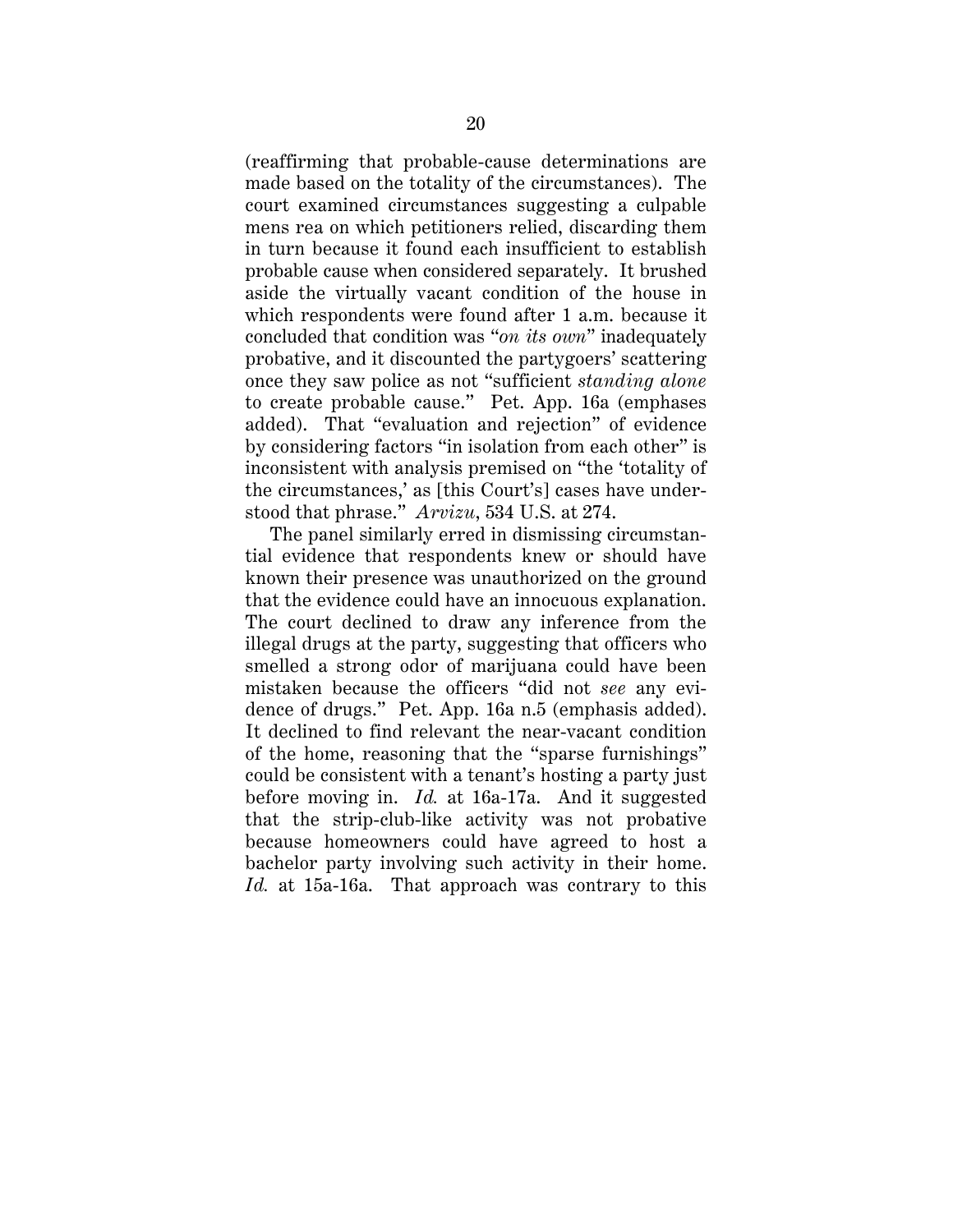Court's decisions. The Court has held that "[i]nnocent behavior frequently will provide the basis for a showing of probable cause." *Gates*, 462 U.S. at 244 n.13; see *id.* at 243-246. It has likewise rejected the proposition that conduct is irrelevant under a totality-of-thecircumstances framework simply because it is "susceptible to an innocent explanation." *Arvizu*, 534 U.S. at 274.

d. The court of appeals' unduly stringent approach to mens rea would undermine the "fair leeway for enforcing the law in the community's protection" that the probable-cause standard embodies. *Brinegar* v. *United States*, 338 U.S. 160, 176 (1949). As an initial matter, the panel's approach would make it exceedingly difficult to make arrests and begin the adjudicatory process in trespassing cases. If circumstantial evidence is insufficient for probable cause in a case in which the premises were virtually vacant and in disarray, illegal activity was occurring on the premises, partygoers fled and hid when police arrived, and those present gave inconsistent and implausible accounts, then it will be the rare case where officers will have sufficient evidence to arrest for trespass at a private home in the absence of a confession or evidence of an additional crime such as burglary. The majority below all but acknowledged this point: In response to petitioners' observation that the court's approach would make it nearly impossible to enforce the unlawful-entry statute at many types of properties, the panel responded only that officers could still ask trespassers to leave and make arrests if the exact same trespassers later returned. Pet. App. 17a.

The court of appeals' approach to mens rea would have ramifications beyond trespassing statutes. Mens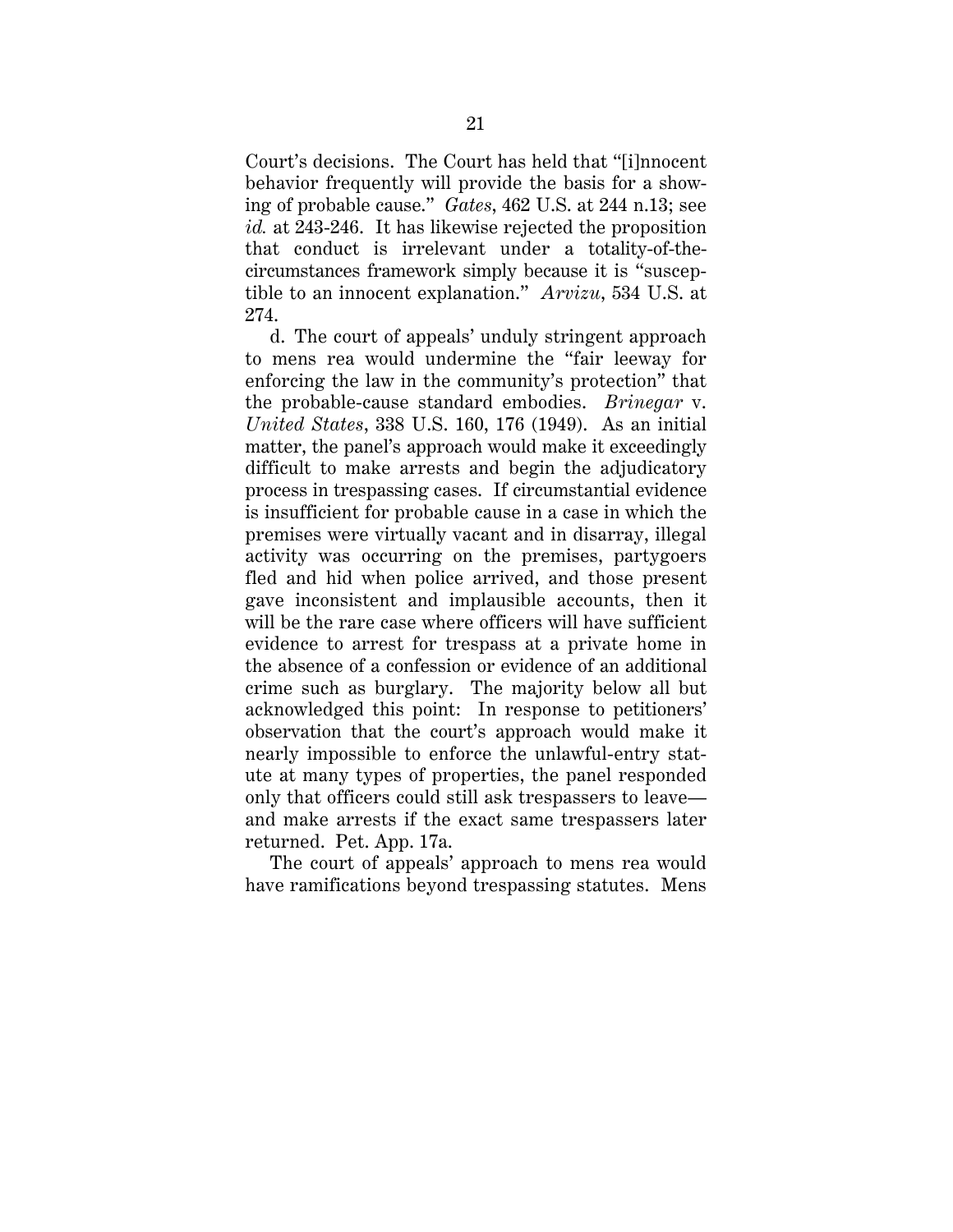rea requirements, such as those contained in the unlawful-entry statute, are the "general rule" in criminal law. *Elonis* v. *United States*, 135 S. Ct. 2001, 2009 (2015) (citation omitted). And as Judge Kavanaugh observed in his dissent below, "officers often hear a variety of mens rea-related excuses" when "people appear to be engaged in unlawful activity": "'The drugs in my locker aren't mine.' 'I don't know how the loaded gun got under my seat.' 'I didn't realize the under-aged high school kids in my basement had a keg.' 'I wasn't looking at child pornography on my computer, I was hacked.' 'I don't know how the stolen money got in my trunk.' 'I didn't see the red light.' 'I punched my girlfriend in self-defense.'" Pet. App. 126a. A decision that requires officers to give substantial weight to exculpatory accounts at the probablecause stage or that adopts a stringent, piecemeal approach to circumstantial evidence of mens rea at the time of arrest would jeopardize the ability of law enforcement agents, prosecutors, and grand juries to begin the adjudicatory process across the entire spectrum of cases involving mens rea elements. And such a decision would have ramifications for pre-arrest investigations as well, because probable cause is also the showing necessary to obtain a search warrant in a criminal investigation.

# **B. At A Minimum, The Officers Were Entitled To Qualified Immunity**

Even if officers lacked probable cause to arrest respondents, they were entitled to qualified immunity under Section 1983, because they did not violate clearly established law.

1. Section 1983, which provides a cause of action against state and local officials for the deprivation of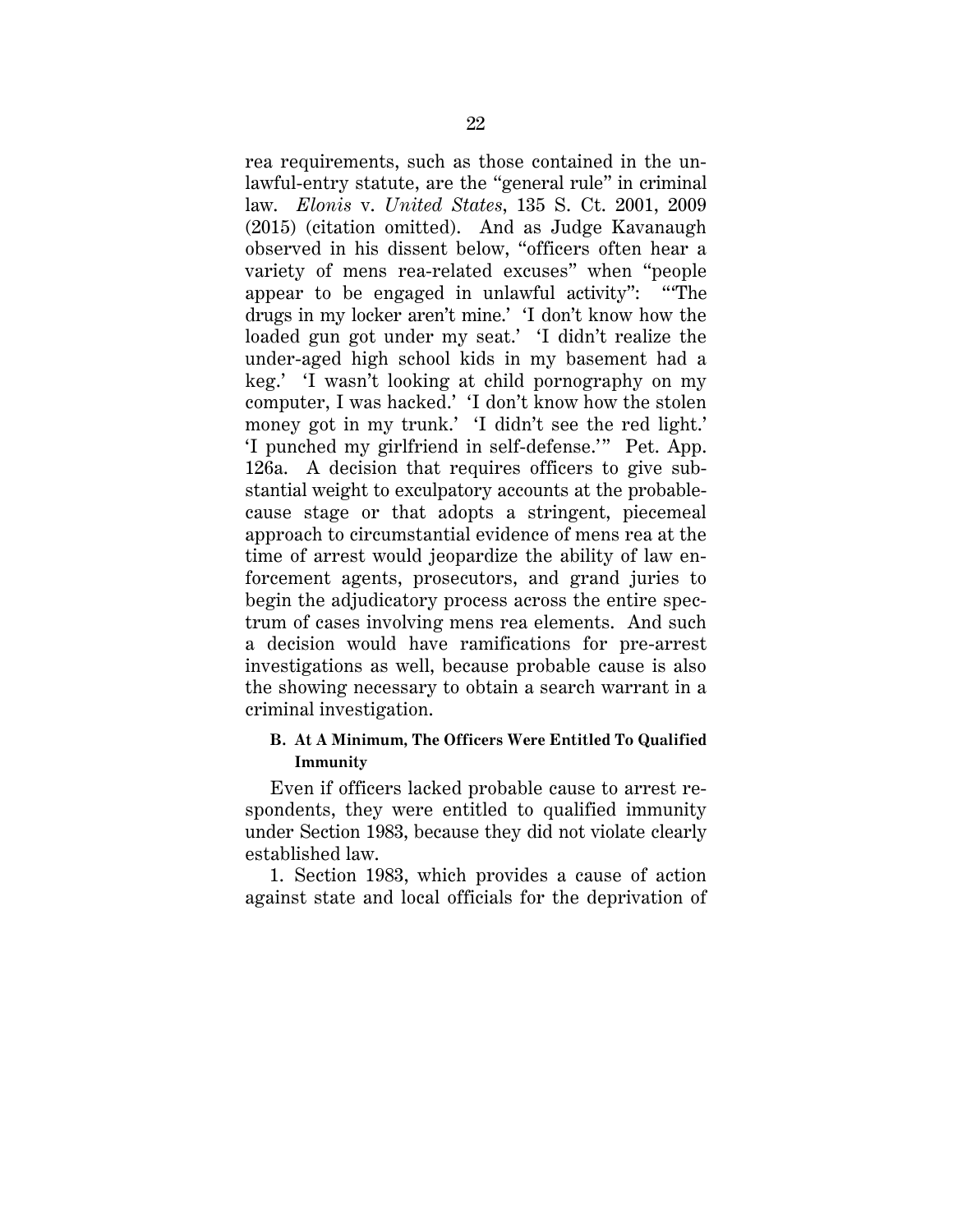constitutional rights under color of law, incorporates common-law principles of official immunity. See *Filarsky* v. *Delia*, 566 U.S. 377, 383-384 (2012); *Harlow* v. *Fitzgerald*, 457 U.S. 800, 806 (1982). The same common-law immunity principles apply in actions against federal officials for violations of constitutional rights under *Bivens* v. *Six Unknown Named Agents of Federal Bureau of Narcotics*, 403 U.S. 388 (1971).

Under the doctrine of qualified immunity, government officials may not be subject to civil monetary damages for their acts unless they "violate clearly established statutory or constitutional rights of which a reasonable person would have known." *Mullenix* v. *Luna*, 136 S. Ct. 305, 308 (2015) (per curiam) (citations omitted). A clearly established right, this Court has explained, "is one that is 'sufficiently clear that every reasonable official would have understood that what he is doing violates that right.'" *Ibid.* (citation omitted). The doctrine thus "gives government officials breathing room to make reasonable but mistaken judgments, and protects all but the plainly incompetent or those who knowingly violate the law." *Carroll* v. *Carman*, 135 S. Ct. 348, 350 (2014) (per curiam) (citations and internal quotation marks omitted). In so doing, qualified immunity serves the public interest by ensuring that "fear of personal monetary liability and harassing litigation" will not "unduly inhibit officials in the discharge of their duties." *Anderson* v. *Creighton*, 483 U.S. 635, 638 (1987); see *Mitchell* v. *Forsyth*, 472 U.S. 511, 525-526 (1985).

The first step of qualified-immunity analysis is to define the right at issue "at the appropriate level of specificity." *Wilson* v. *Layne*, 526 U.S. 603, 615 (1999). This Court has repeatedly cautioned "that 'clearly es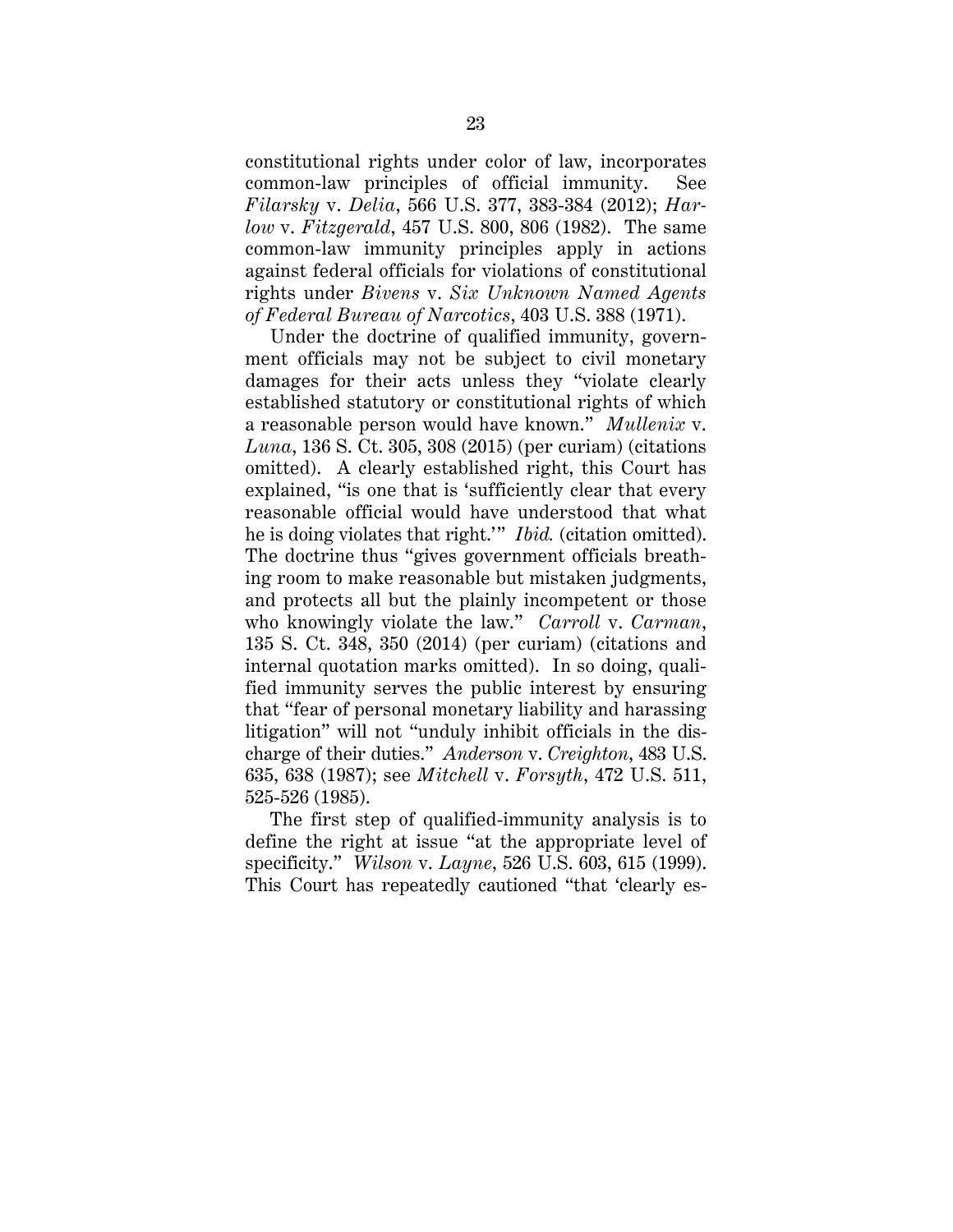tablished law' should not be defined 'at a high level of generality.'" *White* v. *Pauly*, 137 S. Ct. 548, 552 (2017) (per curiam) (quoting *Ashcroft* v. *al-Kidd*, 563 U.S. 731, 742 (2011)). Framed "as a broad general proposition" —for instance, the right to be free from unreasonable searches and seizures—any constitutional right would be clearly established. *Reichle* v. *Howards*, 566 U.S. 658, 665 (2012) (citation omitted). Instead, a right must be established "in a 'particularized' sense so that the 'contours' of the right are clear to a reasonable official." *Ibid*. (citation omitted). This Court has instructed that "specificity is especially important in the Fourth Amendment context"—an area involving highly casespecific determinations in which "it is sometimes difficult for an officer to determine how the relevant legal doctrine \* \* \* will apply to the factual situation the officer confronts." *Mullenix*, 136 S. Ct. at 308 (brackets and citation omitted).

After defining the right at issue at an appropriate level of specificity, a court must next ask whether "every reasonable official would have understood that what he is doing violates" that particularized right. *Reichle*, 566 U.S. at 664 (citations, brackets, and internal quotation marks omitted). In this analysis, although "the very action in question" need not "have previously been held unlawful," *Safford Unified Sch. Dist. #1* v. *Redding*, 557 U.S. 364, 377 (2009) (brackets and citation omitted), "existing precedent must have placed the \* \* \* constitutional question beyond debate," *Reichle*, 566 U.S. at 664 (citation omitted).

2. a. Officers were entitled to qualified immunity because, at a minimum, it was not clearly established when officers arrested respondents that doing so violated respondents' Fourth Amendment rights. Whether an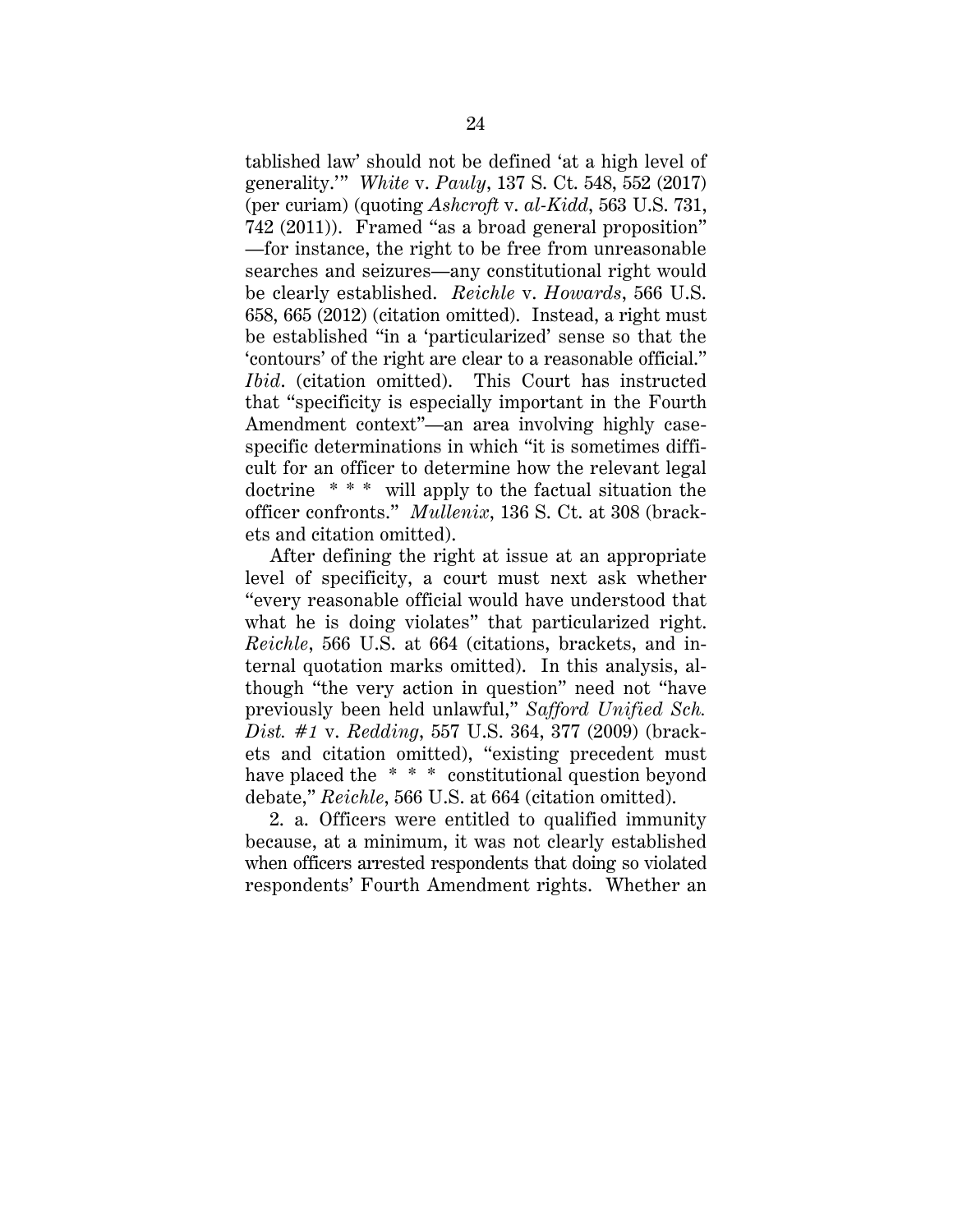arrest comports with the Fourth Amendment depends on whether, under the totality of the circumstances known to officers, there existed probable cause that the arrestee was committing a crime. See, *e.g.*, *Beck*, 379 U.S. at 91. Accordingly, to determine whether it was clearly established that an arrest violated the Fourth Amendment, a court must determine whether it was clearly established that the facts and circumstances known to officers did not constitute probable cause. See *Hunter* v. *Bryant*, 502 U.S. 224, 228 (1991) (per curiam) (explaining in the context of a *Bivens* suit for false arrest in violation of the Fourth Amendment that qualified immunity depended on whether "a reasonable officer could have believed that probable cause existed to arrest" in light of "the facts and circumstances within [officers'] knowledge") (citation omitted).

Particularized to "the facts and circumstances" known to police officers at the time of respondents' arrests, the question in this case is whether it was clearly established that officers lacked probable cause that a group of people "having a party late at night with strippers and drugs" in a "house that none of the partiers owned or rented," had committed unlawful entry, when the homeowner confirmed that the party was unauthorized, the premises were in disarray and furnished in a manner consistent with a vacant house, and partygoers scattered when officers arrived and gave inconsistent and implausible accounts—but several partygoers claimed "permission from a woman named Peaches to use the house." Pet. App. 119a, 125a (Kavanaugh, J., dissenting from the denial of rehearing en banc).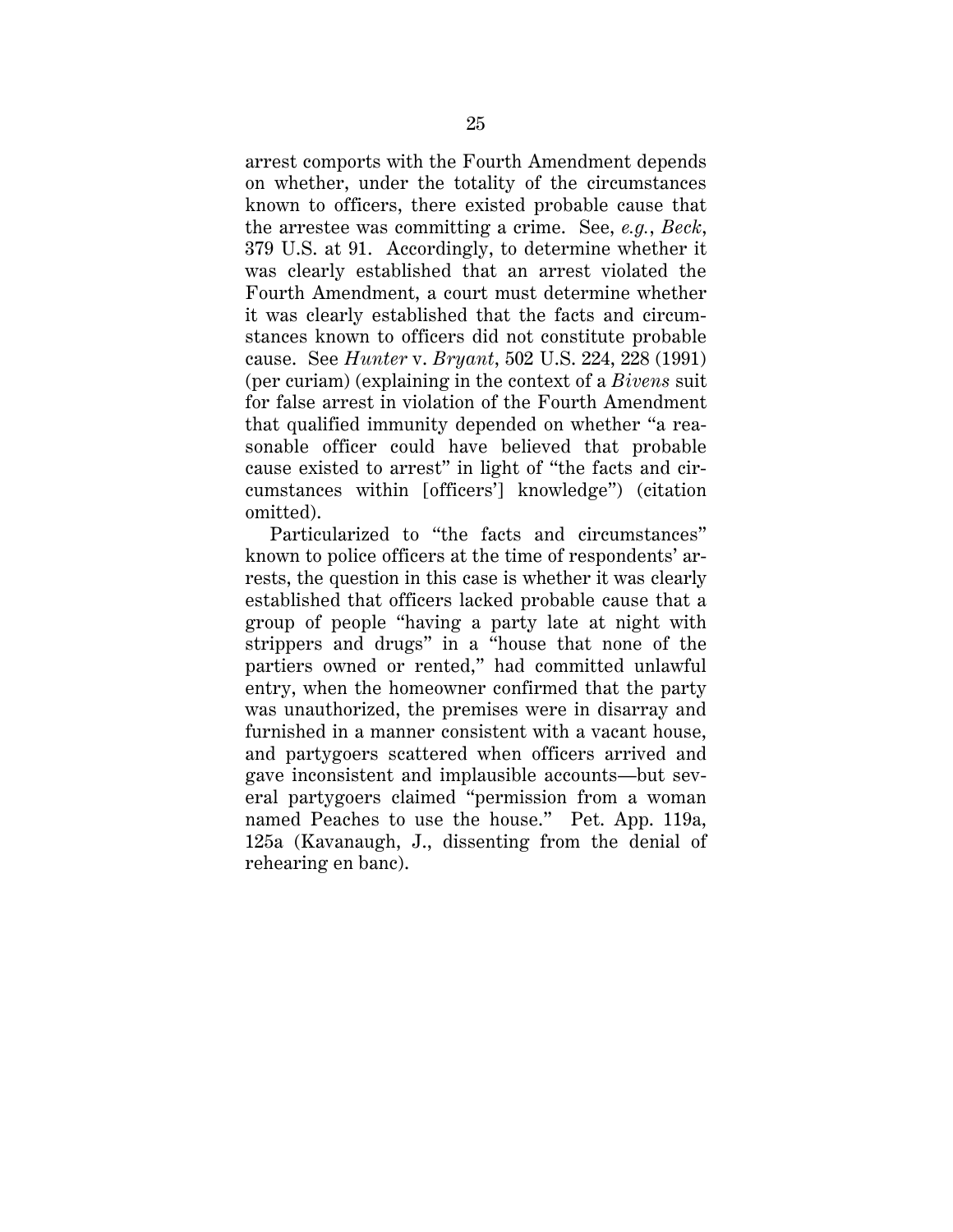It was not clearly established that officers lacked probable cause for unlawful entry under these circumstances, so that "every reasonable official" would have understood that arresting respondents violated the Fourth Amendment. *Reichle*, 566 U.S. at 664 (citations and internal quotation marks omitted). Neither respondents nor the panel below identified any decision finding that officers lacked probable cause of unlawful entry under remotely similar facts. See Pet. App. 22a; *id.* at 136a (Kavanaugh, J., dissenting from the denial of rehearing en banc). Nor had any decision held, more generally, that officers were required to credit claims of an innocent mens rea in assessing probable cause. *Id.* at 136a (Kavanaugh, J., dissenting from the denial of rehearing en banc).

Instead, the most on-point case law supported officers' decision to arrest. *Tillman* v. *Washington Metropolitan Area Transit Authority*, 695 A.2d 94 (D.C. 1997), strongly suggested that officers who found a defendant unlawfully present at a location were generally permitted to find probable cause that the defendant had a culpable mens rea based on the defendant's commission of the actus reus. *Id.* at 96. That decision rejected the Section 1983 claims of a person arrested for violating a law that prohibited "knowingly" entering "the paid area" of a Metro station without paying a fare. *Ibid.* (quoting D.C. Code § 44-224 (Supp. 1990)). The court declined to accept the plaintiff's argument that officers lacked probable cause because they "had no reason to believe that [the plaintiff] was 'knowingly' in the paid area," concluding instead that "[t]he officers reasonably could have inferred from [the plaintiff's] undisputed conduct that he had the intent required." *Ibid*. More broadly, the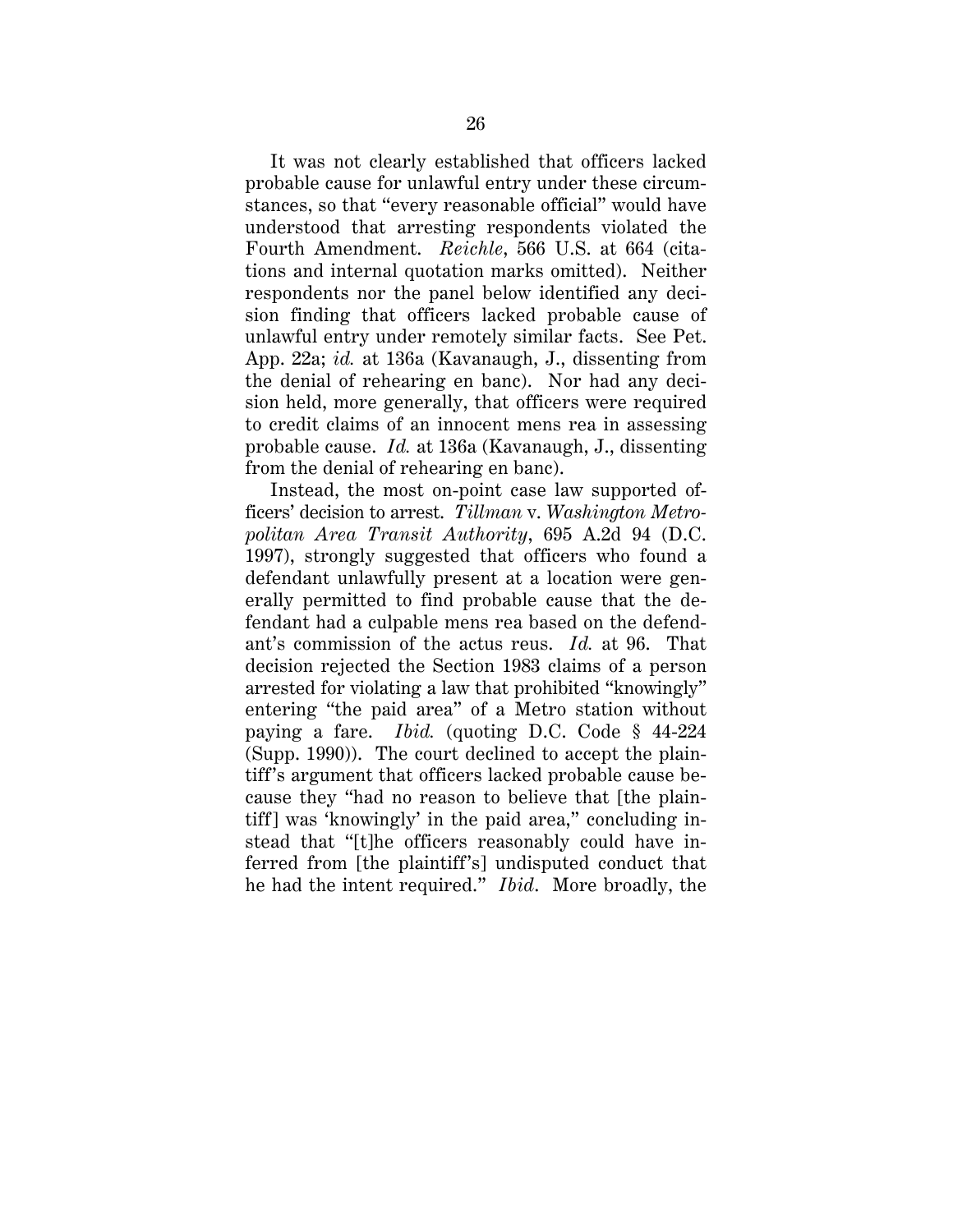court explained: "We think it would be an unusual case where the circumstances, while undoubtedly proving an unlawful act, nonetheless demonstrated so clearly that the suspect lacked the required intent that the police would not even have probable cause for an arrest," in light of "the ordinary and reasonable inference that people know what they are doing when they act." *Ibid.* (citing cases involving filing a false tax return, fare evasion, entering building with intent to steal, and shoplifting). That principle has obvious application here.

Cases under the unlawful-entry provision at issue in this case afforded additional reason to conclude that there was probable cause to arrest respondents. As Judge Kavanaugh observed in his dissent (Pet. App. 134a-136a), the D.C. Court of Appeals had repeatedly affirmed unlawful-entry convictions of defendants who offered innocent excuses for their presence. See *Artisst* v. *United States*, 554 A.2d 327, 329 (1989) (defendant claiming to have entered a dormitory to buy soccer equipment from a resident); *McGloin* v. *United States*, 232 A.2d 90, 90-91 (1967) (defendant claiming to have entered an apartment building in search of a friend or a lost cat); see also Pet. Br. 46 (citing additional cases). By confirming that claims of innocent mens rea may be discounted when determining guilt beyond a reasonable doubt, these decisions established *a fortiori* that officers need not credit such claims when determining probable cause.

Moreover, the decisions of the D.C. Court of Appeals were consistent with cases of "[a]lmost every court of appeals" holding that officers need not "definitively resolve difficult mens rea questions in the few moments in which officers have to decide whether to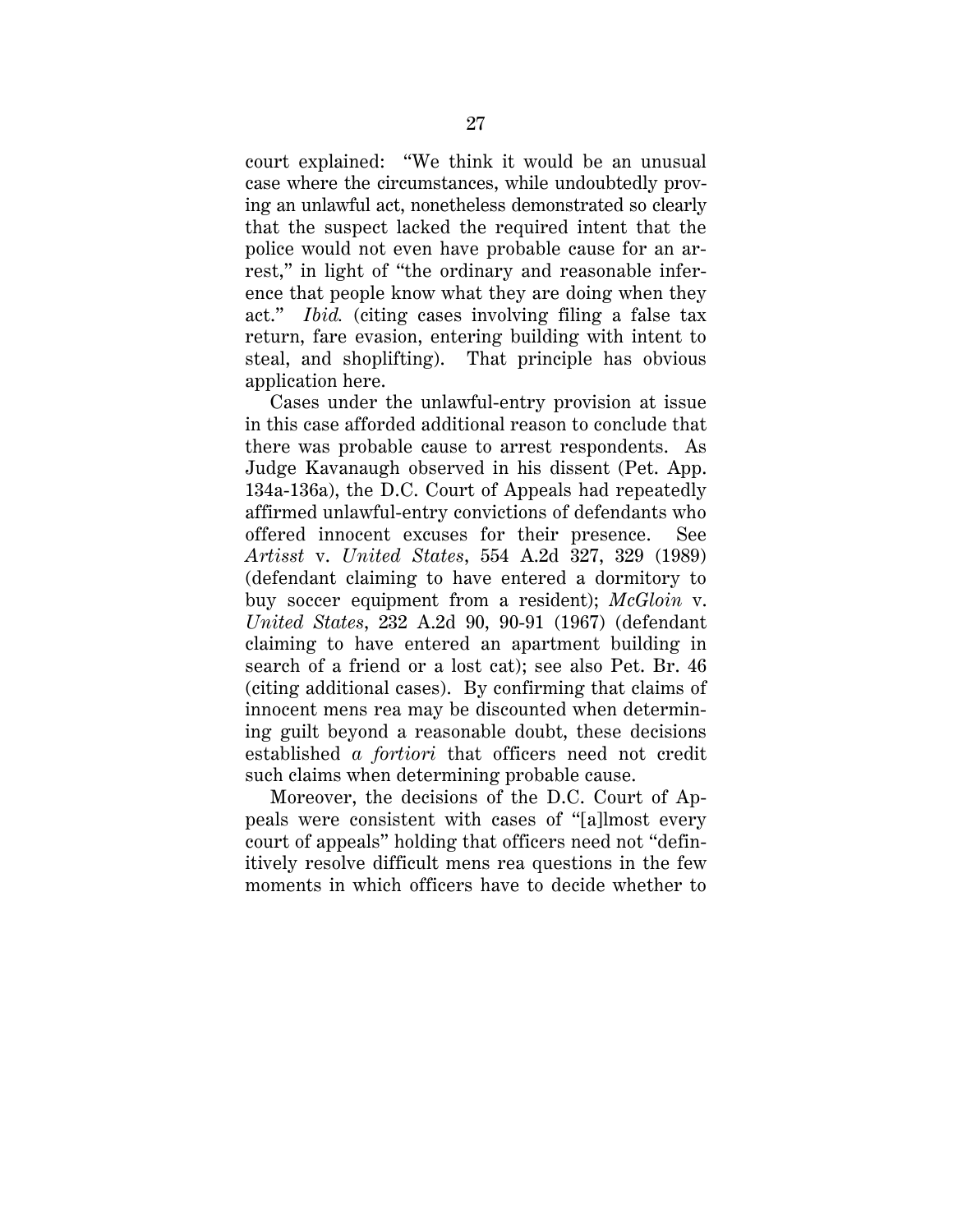make an arrest." Pet. App. 127a (Kavanaugh, J., dissenting from the denial of rehearing en banc) (emphasis omitted); see *id.* at 127a-130a (collecting cases from the First, Second, Third, Fourth, Fifth, Sixth, Seventh, Eighth, Ninth, Eleventh, and D.C. Circuits). Applying that principle, courts across the country have found that officers acted properly in arresting individuals for trespassing, even when the arrestees offered innocent explanations to officers on the scene. 5

 $\ddot{\phantom{a}}$ 

<sup>5</sup> See *Finigan* v. *Marshall*, 574 F.3d 57, 59 (2d Cir. 2009) (rejecting false-arrest claim of member of divorcing couple arrested at her former home, although the woman had told the arresting officer that she shared legal title to the premises); *Wright* v. *City of Philadelphia*, 409 F.3d 595, 597, 603 (3d Cir. 2005) (concluding that officers had probable cause to arrest a woman for trespassing, even though she had apparently reentered a property where she was sexually assaulted to retrieve personal belongings and evidence, because while officers "may have made a mistake" when they "did not believe [the woman's] explanation for her entry," the probable-cause "standard does not require that officers correctly resolve conflicting evidence" or accurately assess credibility); *Hutton* v. *Strickland*, 919 F.2d 1531, 1540-1541 (11th Cir. 1990) (rejecting Section 1983 claim of couple arrested for trespassing even though the arrestees asserted that "they lacked the willful intent to commit an unlawful act" on the ground that "the obvious presence of the elements evidencing the commission of misdemeanor trespass warranted the arrest"); *Bodzin* v. *City of Dallas*, 768 F.2d 722, 723-726 (5th Cir. 1985) (rejecting false-arrest claim of plaintiff arrested for trespassing who had asserted that he was on public property); *Anderson* v. *DeCristofalo*, 494 F.2d 321, 322- 323 (2d Cir. 1974) (per curiam) (rejecting Section 1983 claims of plaintiffs arrested for trespassing even though the plaintiffs had asserted they were lawfully present in an apartment); *State* v. *Newcomb*, 20 A.3d 881, 884-885 (N.H. 2011) (concluding that officers had probable cause to arrest a defendant who claimed he was leaving a U-Haul truck on his aunt's property, because circumstantial evidence suggested defendant "knew he was not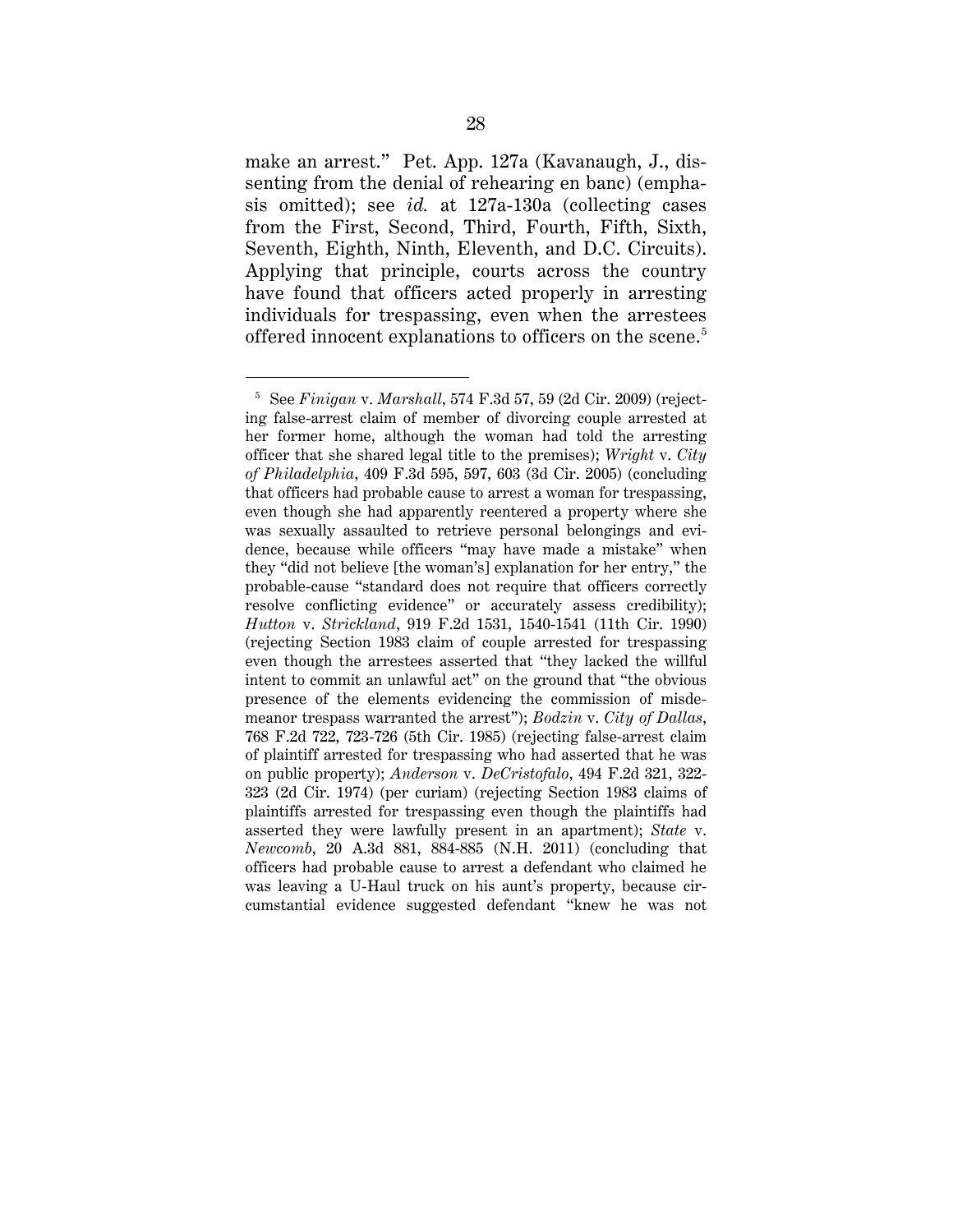In sum, at the time that respondents were arrested, no case suggested that officers lacked probable cause for unlawful entry when an arrestee offered an innocent explanation but there was circumstantial evidence of a culpable mens rea, and many decisions supported a contrary conclusion.

Finally, the disagreement among judges on probable cause in this case confirms that this was not a situation in which any reasonable officer would have found probable cause lacking. Four out of the 11 judges considering this case at the district court and court of appeals stages found that officers *did* have probable cause to arrest respondents. When judges themselves disagree, this Court has long recognized that it is generally "unfair to subject police to money damages for picking the losing side of the controversy." *Layne*, 526 U.S. at 618; see *al-Kidd*, 563 U.S. at 743.

b. In denying qualified immunity notwithstanding the state of the law and the disagreement among judges, the court below deviated from this Court's framework for qualified-immunity decisions. Although this Court has explained that the "clearly established law" against which officers' conduct is measured for purposes of qualified immunity must be "'particularized'

 $\ddot{\phantom{a}}$ 

allowed on the premises"); see also *Borgman* v. *Kedley*, 646 F.3d 518, 524 (8th Cir. 2011) (explaining in a case involving a trespassing arrest that "[i]t is usually not possible for an officer to be certain about a suspect's state of mind at the time of a criminal act" and that officer "need not rely on an explanation given by the suspect"); *Paff* v. *Kaltenbach*, 204 F.3d 425, 437 (3d Cir. 2000) (stating in a case involving a trespassing arrest that "[a]bsent a confession, the officer considering the probable cause issue in the context of crime requiring a mens rea on the part of the suspect will always be required to rely on circumstantial evidence regarding the state of his or her mind").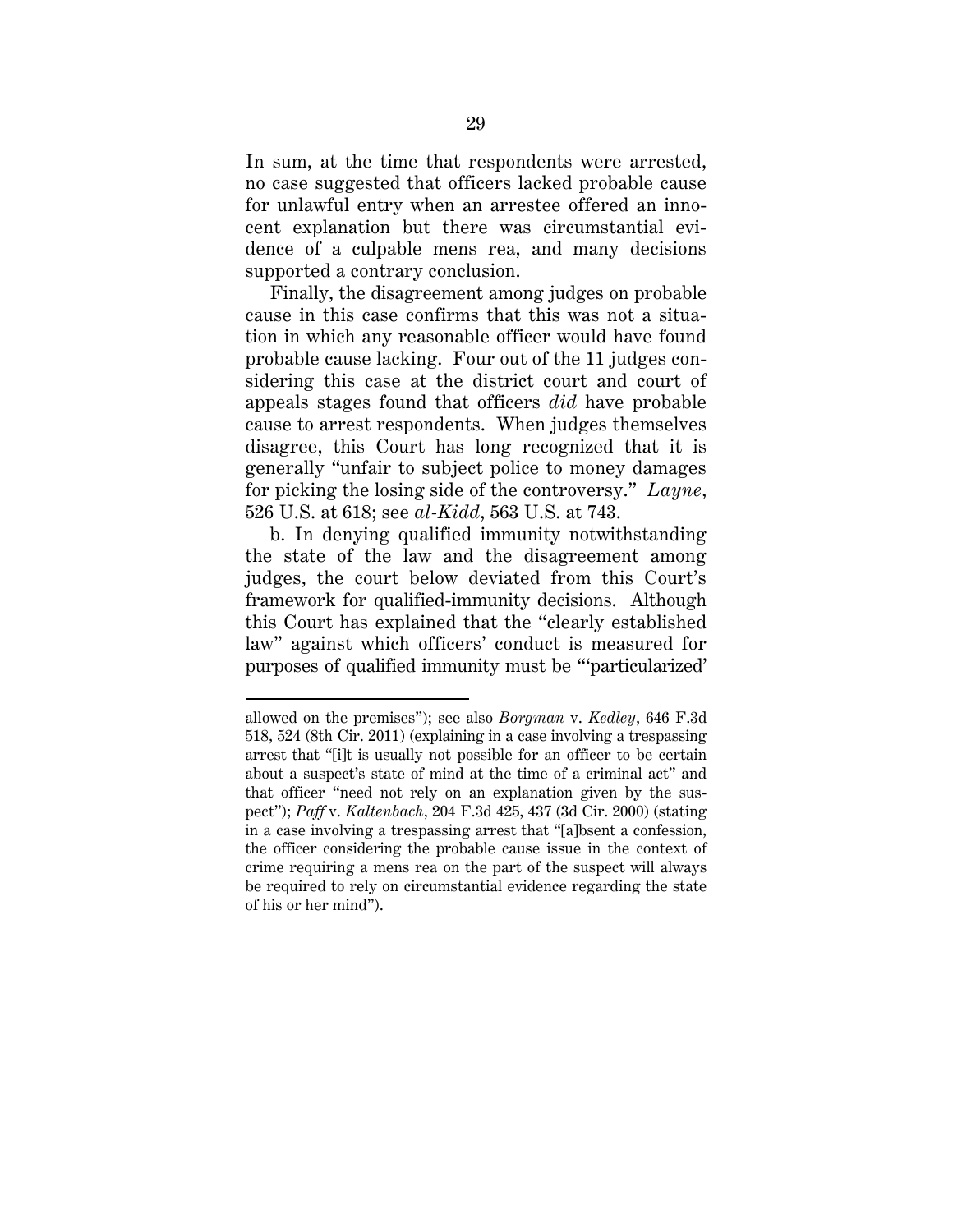to the facts of the case," the court of appeals measured petitioners' conduct against the principle, "at a high level of generality," *Pauly*, 137 S. Ct. at 552 (citations omitted), "that probable cause to arrest requires at least some evidence that the arrestee's conduct meets each of the necessary elements of the offense that the officers believe supports arrest, including any stateof-mind element," Pet. App. 23a. That broad principle cannot establish that only the "plainly incompetent or those who knowingly violate the law" would have thought respondents' arrests lawful, *Carman*, 135 S. Ct. at 350 (citations omitted), because it does not resolve whether the facts of this case provided "some evidence" supporting each of the elements of unlawful entry, Pet. App. 23a; see *Mullenix*, 136 S. Ct. at 308 (emphasizing the need for "specificity" in determining qualified immunity under the Fourth Amendment because "it is sometimes difficult for an officer to determine how the relevant legal doctrine \* \* \* will apply to the factual situation the officer confronts") (brackets and citation omitted); see also *Bryant*, 502 U.S. at 228 (concluding that officers were entitled to qualified immunity for arrests if they could reasonably have believed probable cause existed in light of the "facts and circumstances within their knowledge") (citation omitted).

The panel alternatively asserted that it was obvious that the circumstantial evidence of a culpable mens rea in this case was inadequate, even in the absence of any decision reaching that conclusion on similar facts —invoking the principle that officials can sometimes be "on notice that their conduct violates established law even in novel factual circumstances." Pet. App. 23a (quoting *Hope* v. *Pelzer*, 536 U.S. 730, 741 (2002));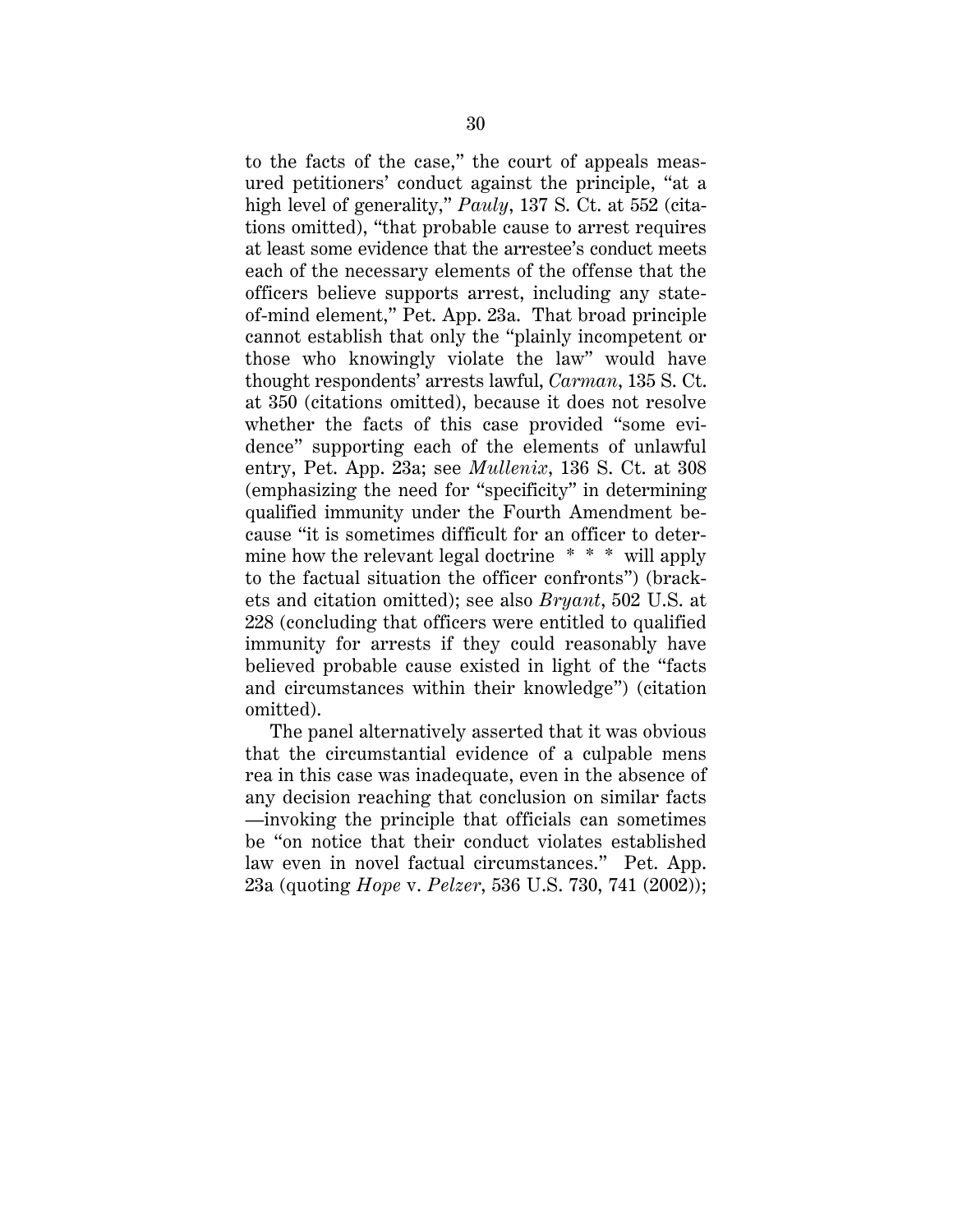see *Brosseau* v. *Haugen*, 543 U.S. 194, 199 (2004) (per curiam) (stating that "in an obvious case" Fourth Amendment principles "at a high level of generality" "can 'clearly establish' the answer, even without a body of relevant case law"). But a case involving evidence long recognized as supporting an inference of culpable mens rea, see, *e.g.*, *Sibron*, 392 U.S. at 66 (flight); *Tillman*, 695 A.2d at 96 (unlawful presence); 2 LaFave § 3.6(f), at 449-451 (implausible or inconsistent accounts), where the closest precedents supported a finding of probable cause and judges sharply disagreed over the ultimate probable-cause determination, is not a case in which general principles alone made it obvious that probable cause was lacking.

Nor is it consistent with the objectives of qualified immunity to impose personal liability because judges conclude, after the fact, that the evidence fell short in light of a "case-specific assessment of the circumstantial evidence in the record"—even though no case had previously reached such a holding on similar facts. Pet. App. 113a (Pillard, J., concurring in the denial of rehearing en banc). Officers must routinely determine on the spot whether a novel set of facts established probable cause for an offense with a mens rea requirement. See *id.* at 126a (Kavanaugh, J., dissenting from the denial of rehearing en banc) (offering examples involving guns, drugs, child pornography, theft, assault, and other crimes). If million-dollar personal liability judgments could rest on a court's afterthe-fact conclusion that particular circumstantial evidence did not add up to sufficient proof of mens rea, officers would likely be chilled from making even legitimate arrests. A central purpose of qualified im